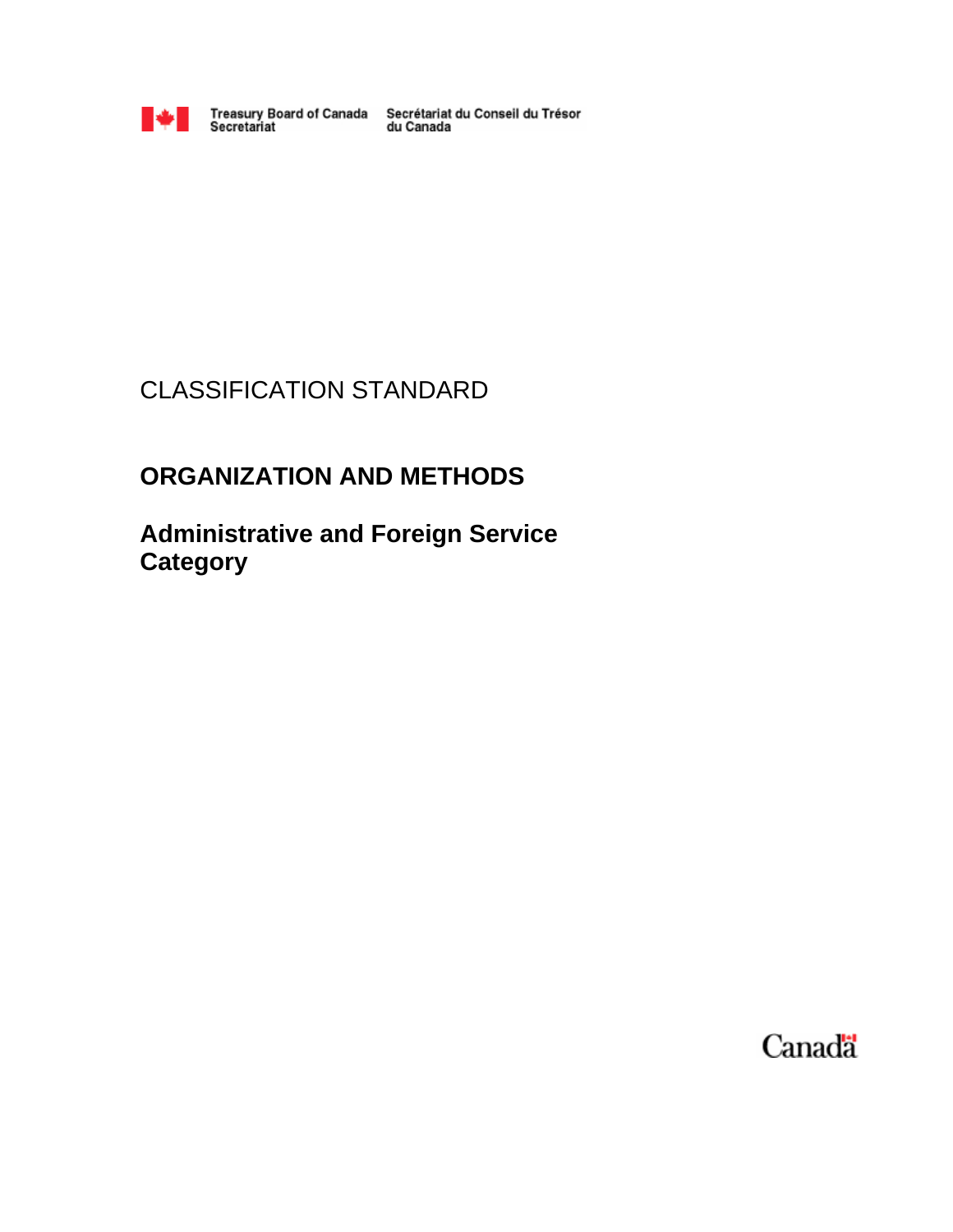©Minister of Supply and Services Canada 1990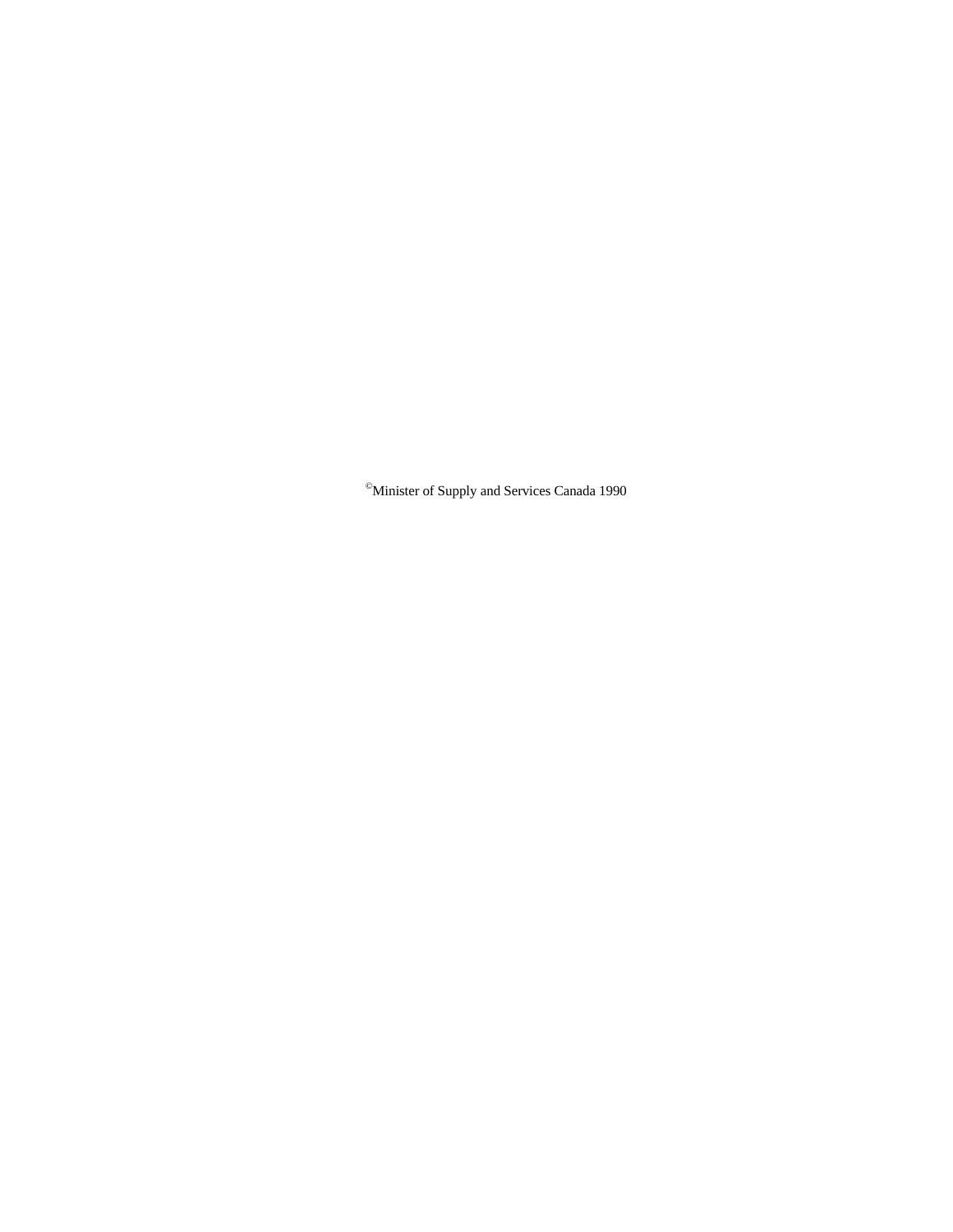# CONTENTS

|                                       | PAGE |
|---------------------------------------|------|
| INTRODUCTION                          |      |
| CATEGORY DEFINITION                   | 3    |
| GROUP DEFINITION                      | 4    |
| FACTOR DEFINITIONS/RATING SCALES      | 5    |
| BENCH-MARK POSITION DESCRIPTION INDEX | 13   |

in ascending order of point values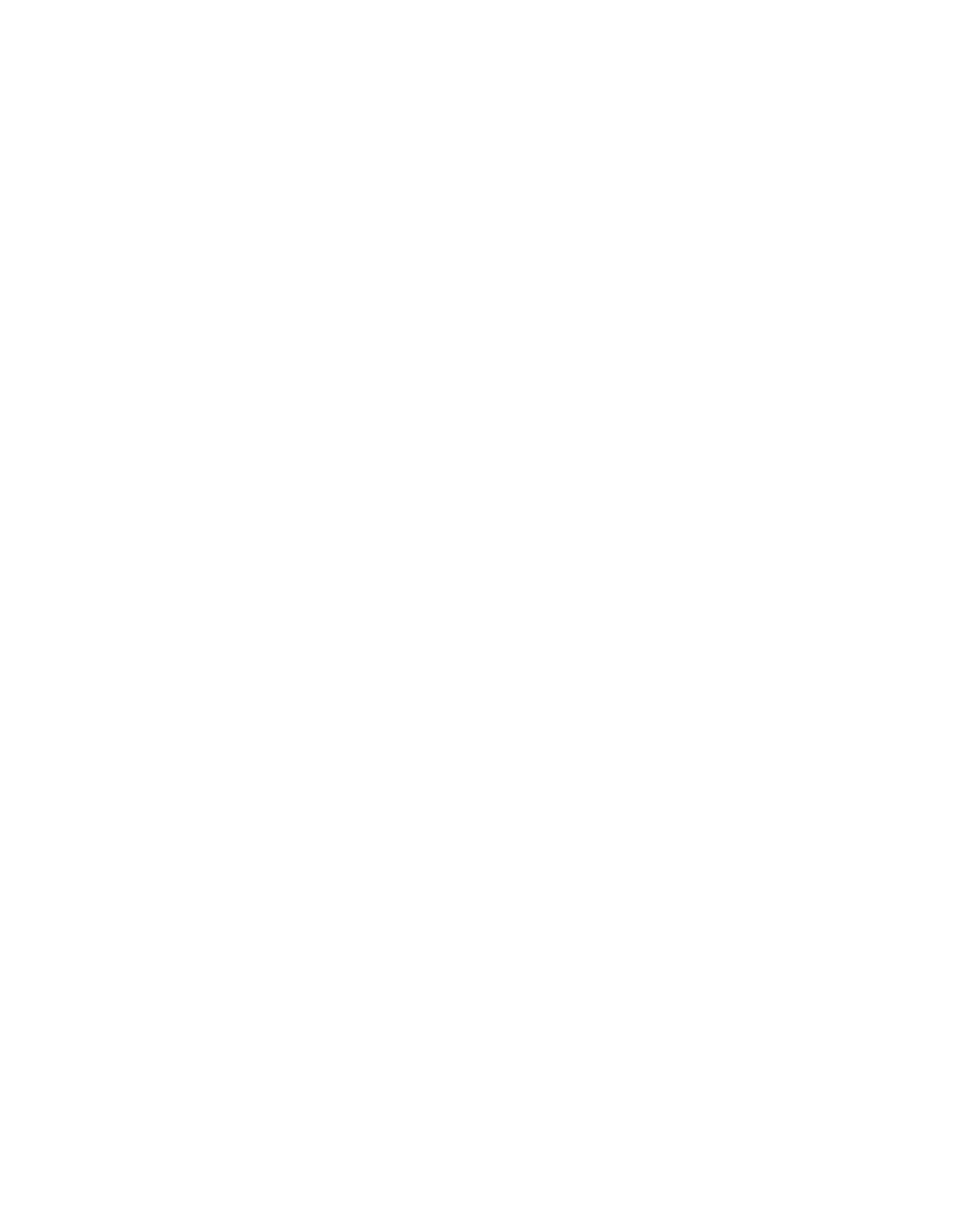#### INTRODUCTION

The classification standard for the Organization and Methods Croup is a point-rating plan consisting of an introduction, definition of the Administrative and Foreign Service Category and the occupational group, rating scales and bench-mark position descriptions.

Point-rating is an analytical, quantitative method of determining the relative value of jobs. Point-rating plans define characteristics or factors common to the jobs being evaluated, define degrees of each factor and allocate point values to each degree. The total value determined for each job is the sum of the point values assigned by the raters.

All methods of job evaluation require the exercise of judgement and the orderly collection and analysis of information in order that consistent judgements can be made. The point-rating method facilitates rational discussion and resolution of differences in determining the relative value of jobs.

### Factors

The combined factors may not describe all aspects of jobs. They deal only with those characteristics that can be defined and distinguished and that are useful in determining the relative worth of jobs. Four factors are used in this plan.

# Factor Weighting and Point Distribution

The weighting of each factor reflects its relative importance. Similarly, points are distributed to the factors or elements in an arithmetic progression.

### Rating Scales

In the rating plan the following factors, factor weights and point values are used.

|                                 |                |           | Point Values |
|---------------------------------|----------------|-----------|--------------|
| Factors                         | Factor weights | Minimum   | Maximum      |
| Expertise                       | 40             | 80        | 400          |
| Nature and Impact of Activities | 35             | 70        | 350          |
| Managerial Responsibility       | 15             | 30        | 150          |
| Interpersonal Communications    | 10<br>100      | 20<br>200 | 100<br>1,000 |

### Bench-mark Positions

Bench-mark position descriptions are used to exemplify degrees of factors. Each description consists of a brief summary, a list of the principal duties with the percentage of time devoted to each, and specifications describing the degree of each factor to which the position is rated. The bench-mark positions have been evaluated and the degree and point values assigned for each factor are shown in the specifications.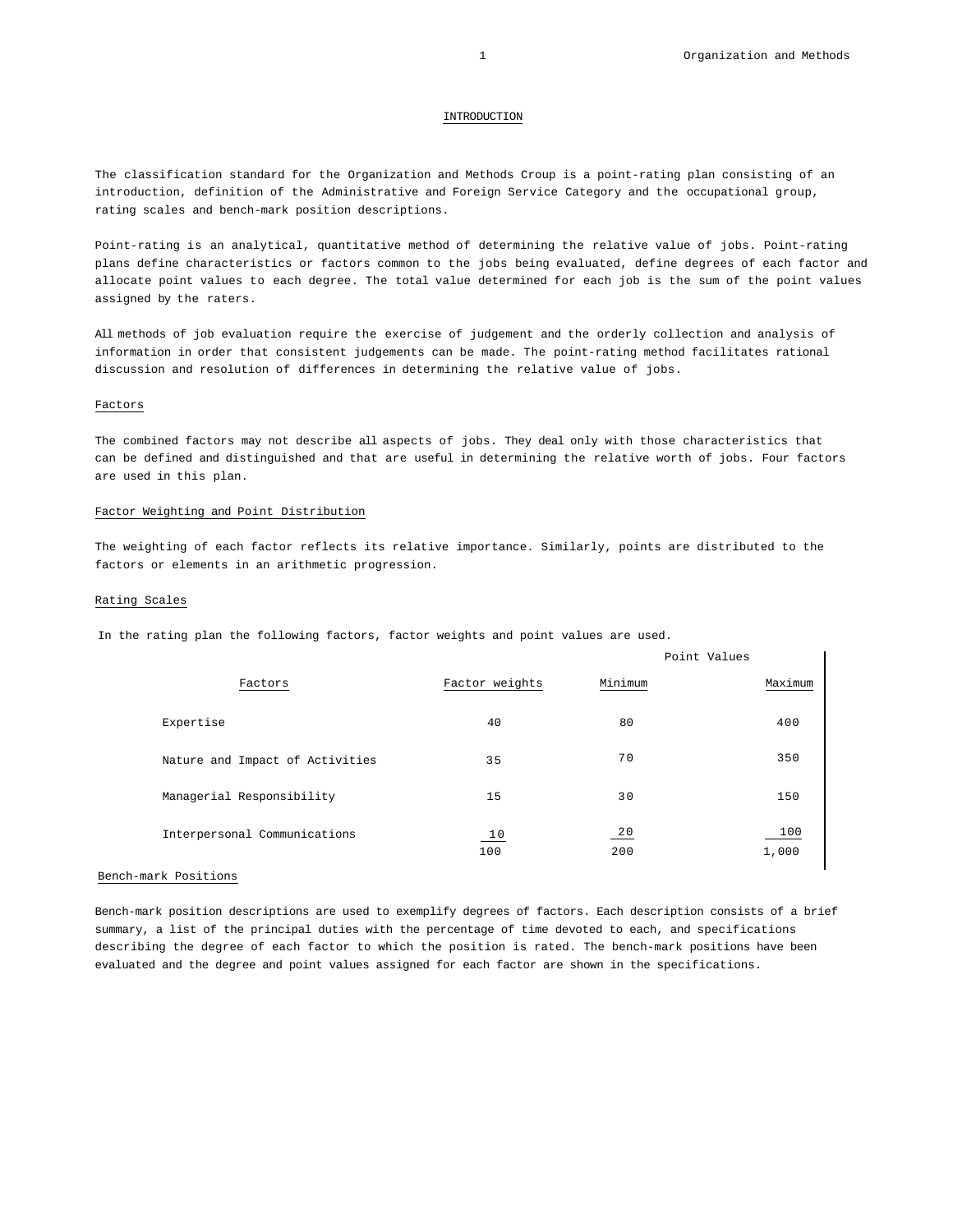The rating scales identify the bench-mark position descriptions that exemplify each degree. These descriptions are an integral part of the point-rating plan and are used to ensure consistency in applying the rating scales.

# Use of the Standard

There are six steps in the application of this classification standard.

- 1. The position description is studied to ensure understanding of the position as a whole. The relation of the position being rated to positions above and below it in the organization is also studied.
- 2. Allocation of the position to the category and the group is confirmed by reference to the definitions and the descriptions of inclusions and exclusions.
- 3. Tentative degrees of each factor in the position being rated are determined by comparison with degree definitions in the rating scales. Uniform application of degree definitions requires frequent reference to the description of factors and the notes to raters.
- 4. The description of the factor in each of the bench-mark positions exemplifying the degree tentatively established is compared with the description of the factor in the position being rated. Comparisons are also made with descriptions of the factor in bench-mark positions for the degrees above and below the one tentatively established.
- 5. The point values for all factors are added to determine the tentative total point rating.
- 6. The position being rated is compared as a whole with positions to which similar total point values have been assigned, as a check on the validity of the total rating.

### Determination of Levels

The ultimate objective of job evaluation is the determination of the relative values of jobs in each occupational group. Jobs that fall within a designated range of point values will be regarded as of equal difficulty and will be assigned to the same level.

|  |  |  | Level and Level Boundaries |
|--|--|--|----------------------------|
|--|--|--|----------------------------|

| Level  | Level<br>Boundaries |
|--------|---------------------|
| $OM-1$ | $200 -$<br>240      |
| $OM-2$ | 440<br>$241 -$      |
| $OM-3$ | 640<br>$441 -$      |
| $OM-4$ | 641 -<br>840        |
| $OM-5$ | $841 - 1,000$       |

 $\overline{1}$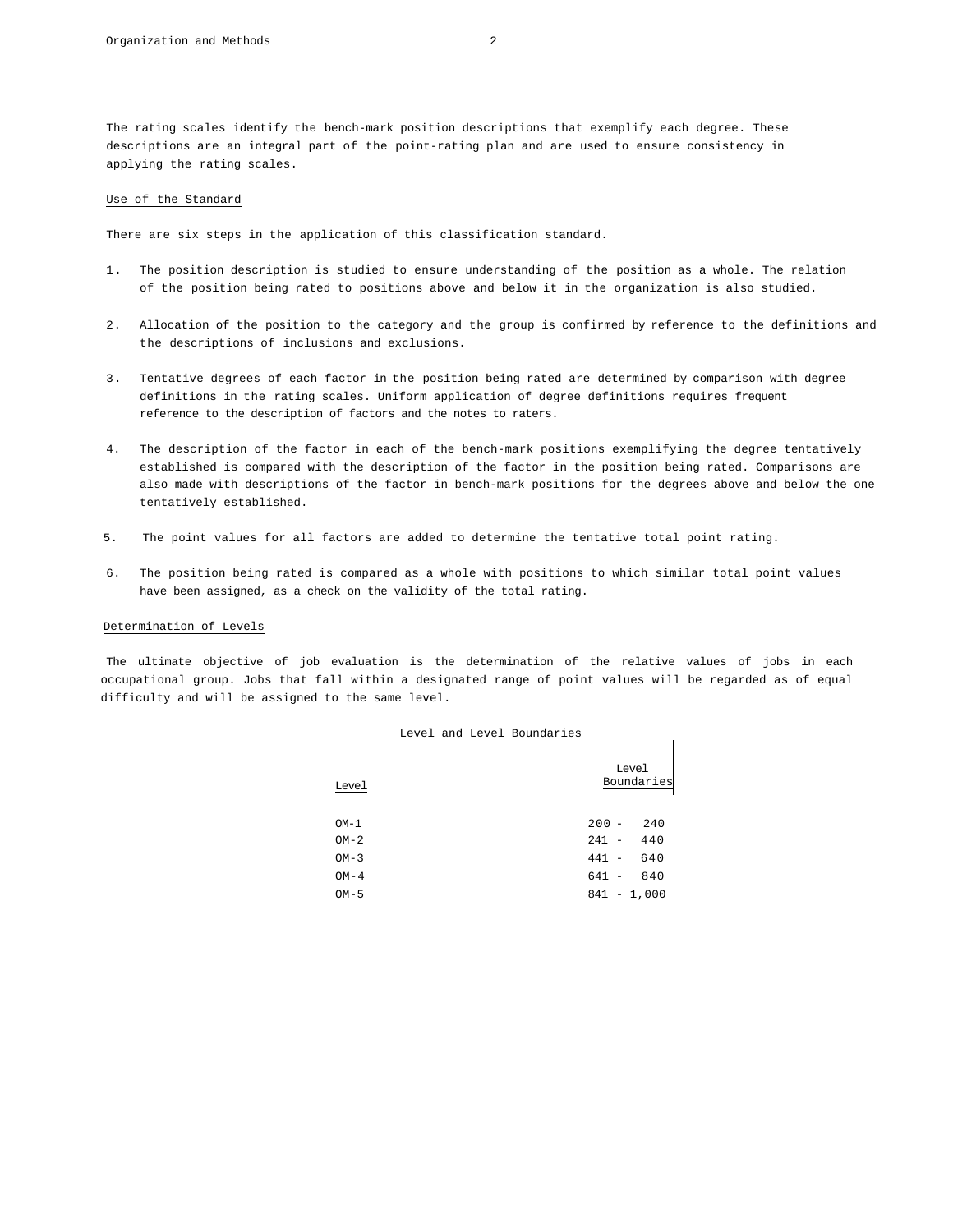# CATEGORY DEFINITION

Occupational categories were repealed by the Public Service Reform Act (PSRA), effective April 1, 1993. Therefore, the occupational category definitions have been deleted from the classification standards.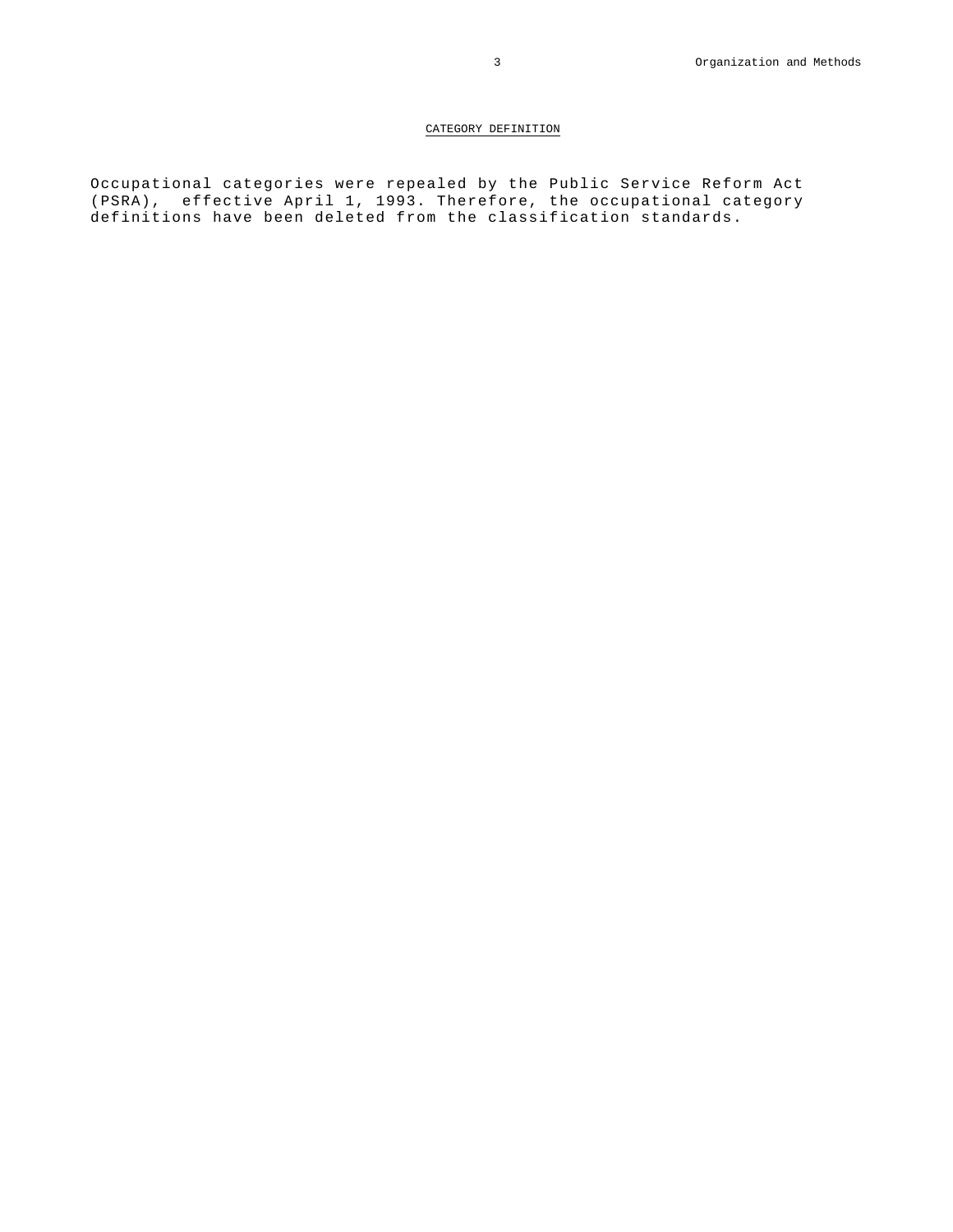For occupational group allocation, it is recommended that you use the Occupational Group Definition Maps, which provide the 1999 group definition and their corresponding inclusion and exclusion statements. The maps explicitly link the relevant parts of the overall 1999 occupational group definition to each classification standard.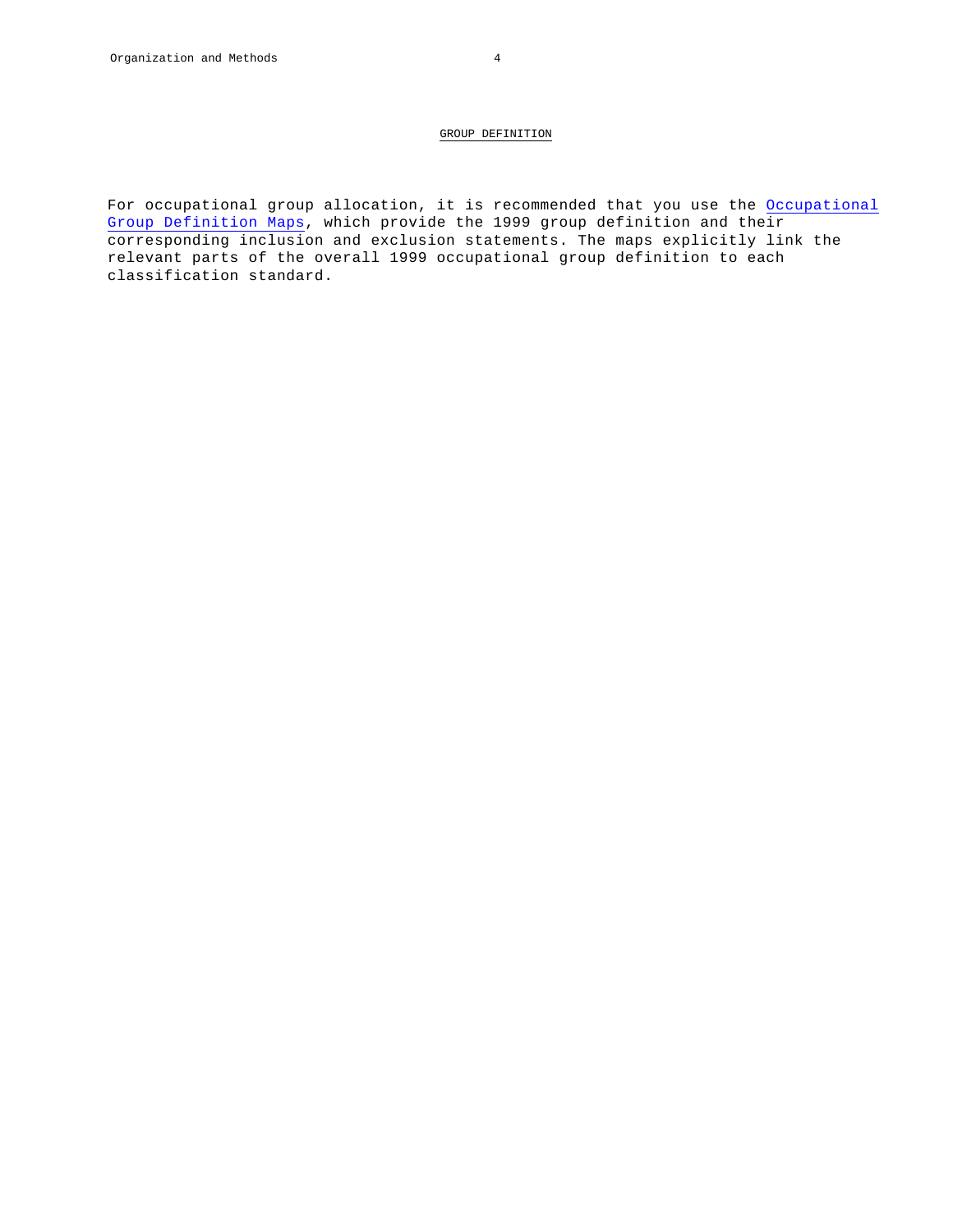# 5 Organization and Methods

# EXPERTISE FACTOR

This factor measures the knowledge needed to perform the work and the skills required in the application of that knowledge.

# Definitions

"Knowledge" refers to the understanding of the principles, theories, techniques and practices of organization and methods study and analysis and their application in such skills as:

- making critical analyses of methods and procedures with a view to recommending improvement;
- carrying out studies and preparing recomendations for improvement of specific aspects of existing or proposed departmental activities;
- formulating new concepts;
- performing advisory duties;
- planning a work program to achieve the objectives of the study;
- contributing to the overall achievement of the goals of the client.

"Field" refers to a broad area of study which encompasses the application of particular practices and techniques. Examples are: work study; organization analysis; systems and procedures analysis; operations research; work planning and control; information systems; forms design and control.

"Practices and techniques" refer to the means of carrying out studies. Examples are:

| Field                           | Practices and Techniques                                                                   |
|---------------------------------|--------------------------------------------------------------------------------------------|
| Work Study                      | - work sampling<br>- workplace layout analysis<br>- work flow analysis                     |
| Organization Analysis           | - organization design<br>- socio-technical analysis                                        |
| Systems and Procedures Analysis | - charting and recording<br>- feasibility and application studies                          |
| Operations Research             | - management statistics<br>- cost-benefit analysis                                         |
| Work Planning and Control       | - critical path method<br>- PERT (Program Evaluation Review Technique)<br>- Gantt charting |

### Notes to Raters

In evaluating positions, raters should take into consideration that studies carried out in one field may require the application of practices and techniques which are also used in carrying out studies in other fields. Therefore, although the duties of a position may be limited to studies in one specific field, knowledge of practices and techniques applied in studies in other fields may be required. In such cases the extent of knowledge of other fields is to be determined by the nature of the duties including the level of responsibility for the study.

The degree tentatively selected is to be confirmed by comparing the duties of the position being rated with the duties and specifications of the bench-mark position descriptions that exemplify the degree.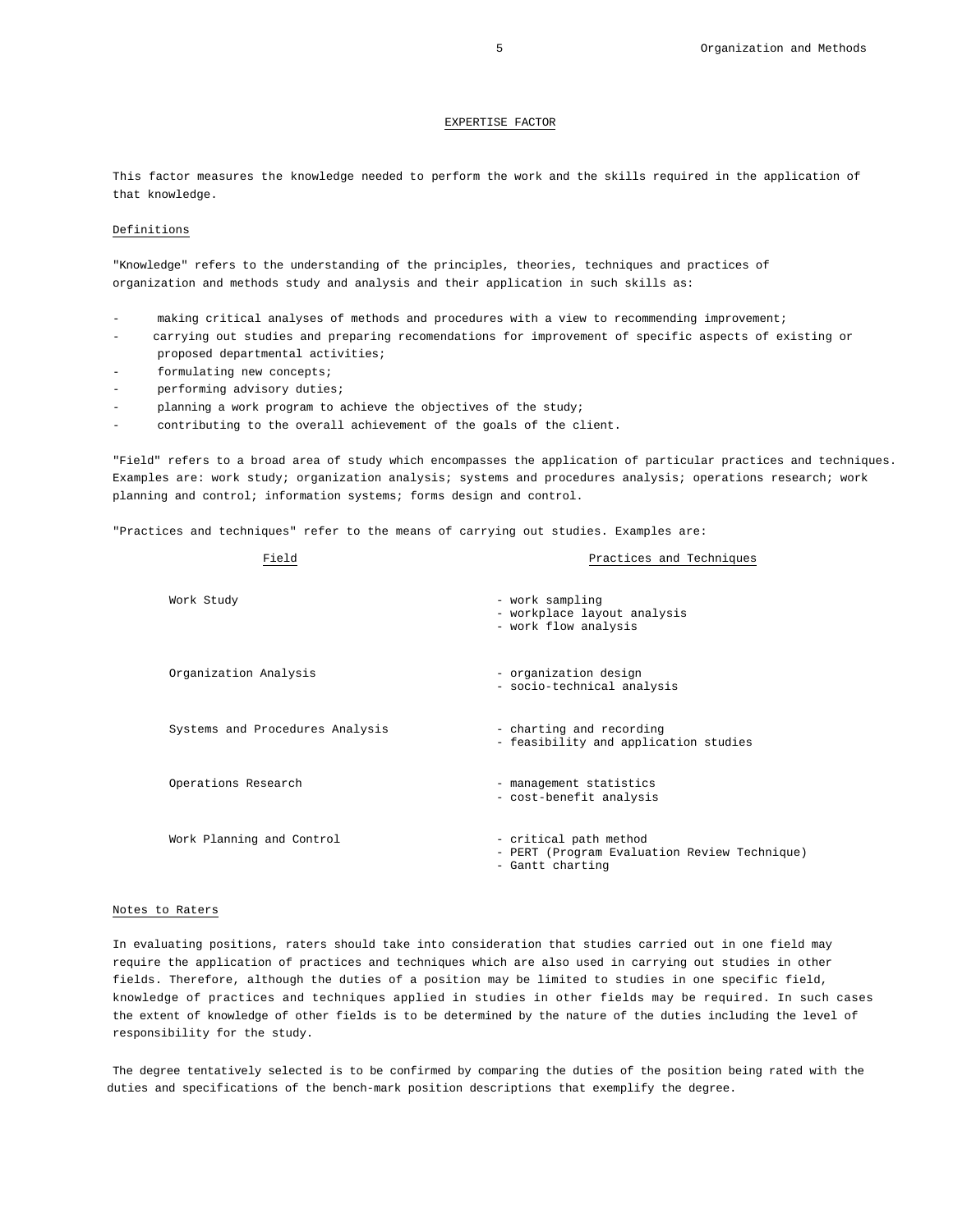| Degree Definitions                                                                                                                                                                                                                                                                                                                                                                                                                                                                             | Degree       | Points | Bench-mark Position<br>Descriptions                           |
|------------------------------------------------------------------------------------------------------------------------------------------------------------------------------------------------------------------------------------------------------------------------------------------------------------------------------------------------------------------------------------------------------------------------------------------------------------------------------------------------|--------------|--------|---------------------------------------------------------------|
| Knowledge of some practices and techniques in<br>one or more fields of work<br>and<br>general knowledge of the objectives and<br>operations of the client organization are<br>required to collect and analyze data, and<br>present findings and recommendations.                                                                                                                                                                                                                               | Α            | 80     | 1. Forms Analyst and Designer                                 |
| Good knowledge of one field of work<br>or<br>knowledge of several practices and techniques<br>in two or more fields of work<br>and<br>good knowledge of the objectives and operations<br>of the client organization are required to<br>collect and compile information, analyze data,<br>present findings and recommendations.                                                                                                                                                                 | B            | 160    | 2. Methods and Procedures<br>Analyst<br>3. Management Analyst |
| Comprehensive knowledge of one field of work<br>(with knowledge of several practices and tech-<br>niques in one or more fields)<br>or<br>good knowledge of two or more fields of work<br>(with knowledge of several practices and<br>techniques)<br>and<br>knowledge of the long-term plans, objectives,<br>policies and operations of the client<br>organization are required to plan, organize and<br>conduct studies, analyze data, document and<br>formulate findings and recommendations. | $\mathsf{C}$ | 240    | 4. Senior Forms Analyst<br>5. Management Consultant           |
| Comprehensive knowledge of two or more fields<br>of work (with knowledge of several practices<br>and techniques in more than two fields)<br>and<br>good knowledge of departmental long-term plans,<br>objectives, policies and operations are<br>required to develop project plans, analyze<br>complex data, formulate concepts, produce<br>findings and recommendations.                                                                                                                      | D            | 320    | 6. Senior Management<br>Consultant<br>7. Senior Analyst       |
| Thorough knowledge of organization and methods<br>principles, theories, practices and techniques<br>and<br>comprehensive knowledge of the legislative basis<br>for the policies, objectives and operations of<br>the federal public service are required to<br>identify problems, plan a work program, develop<br>solutions to complex management problems, gain<br>confidence of senior management, produce<br>recommendations for improvements.                                              | E            | 400    | 8. Consultant<br>9. Project Manager                           |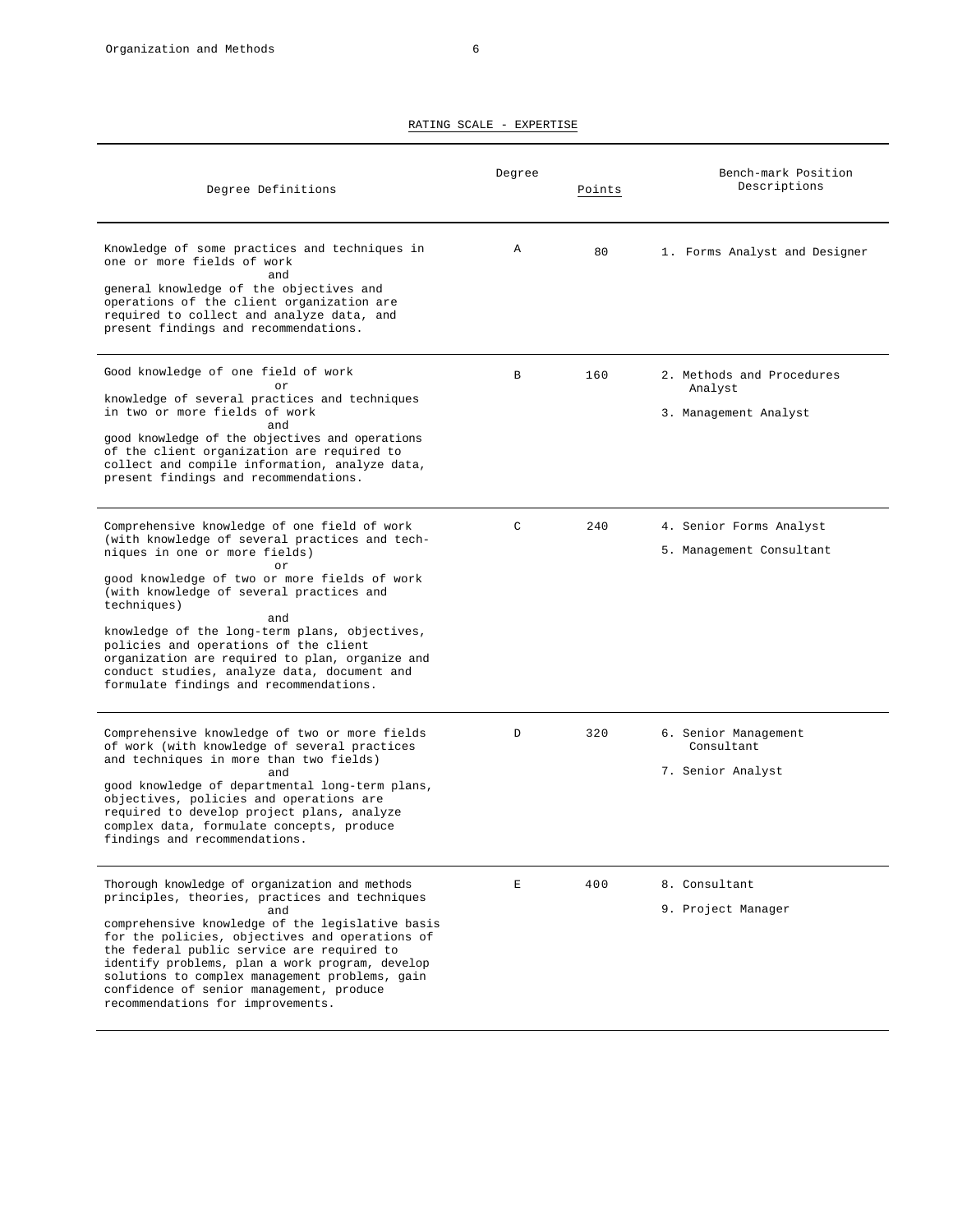# NATURE AND IMPACT OF ACTIVITIES FACTOR

This factor measures the difficulty of the work in terms of the nature and impact of activities. Definitions

"Nature of Activities" refers to the complexity of the work and the requirement for independent action. The extent is measured in terms of the judgement and initiative required to identify and recommend solutions to problems, the availability of direction and the difficulty in determining the implications of possible courses of action.

"Impact of Activities" refers to the effect of proposals, decisions and recommendations on organizations, operations, systems or practices studied.

### Notes to Raters

The four degrees of the Impact of Activities element are illustrated by the bench-mark position descriptions. The following characteristics of the work are to be considered in determining a tentative degree for this element:

- 1. The size and nature of the organization served. "Size and nature" refers to such considerations as resources affected, diversity or specialized characters of operations, degree of centralization or decentralization of functions, and the complexity and interrelationship of systems and procedures.
- 2. The extent to which the position has the effective recommending authority, which is usually related to the level of the position in the organization.
- 3. The effects of recommendations on the operating practices of organizations.

These characteristics are only an indication of the impact of activities of the position, and the whole context within which the work is performed is to be considered in establishing a tentative degree of the element. The job as a whole is then to be compared with the bench-mark position description exemplifying the degree of impact that has been tentatively established and with the bench-mark position descriptions immediately above and below that degree.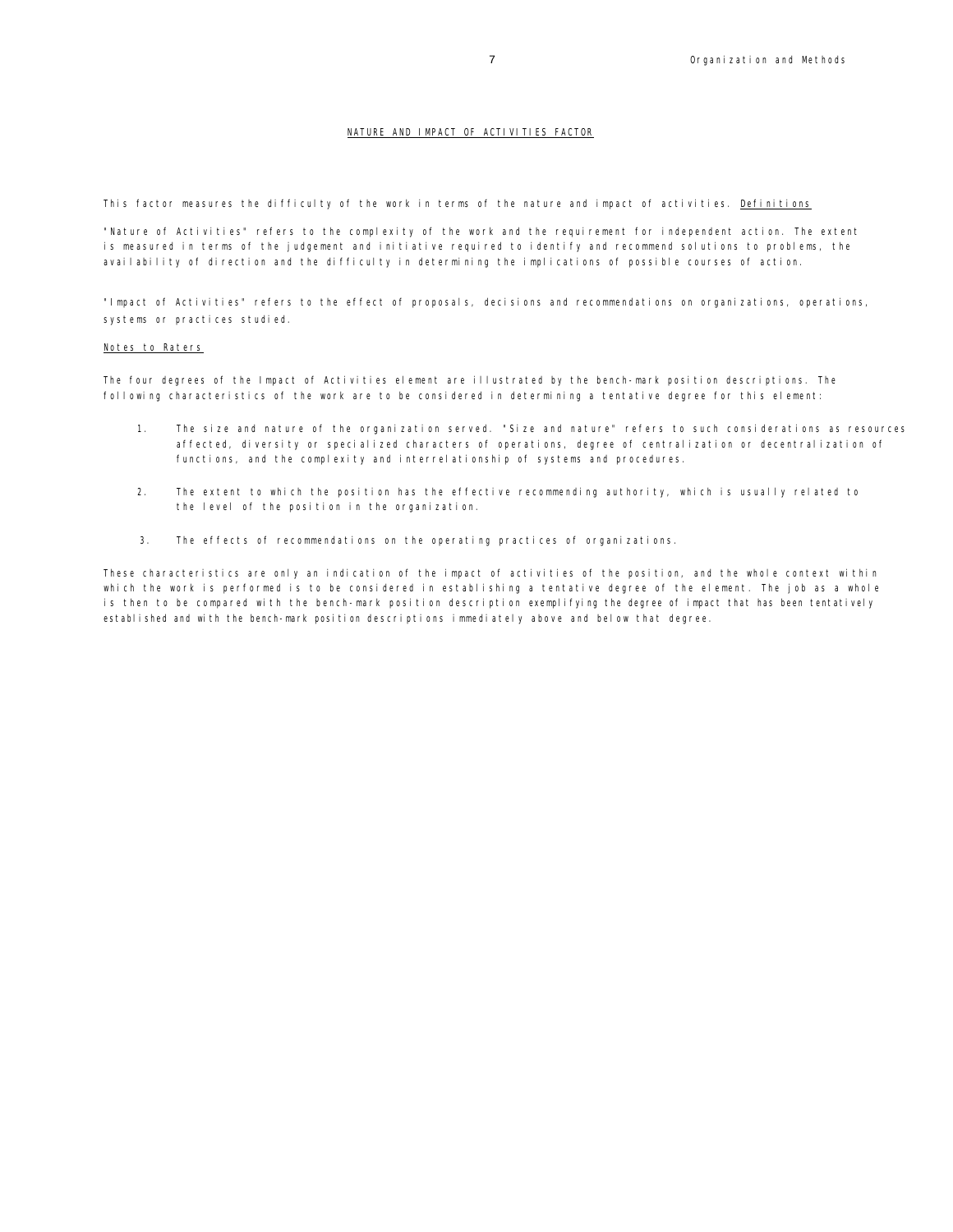÷.

# RATING SCALE - NATURE AND IMPACT OF ACTIVITIES

# NATURE OF ACTIVITIES

| Impact<br>of<br>Activities | Work is performed<br>within detailed and<br>readily applicable<br>practices and<br>techniques. Some<br>initiative and<br>judgement are<br>required in their<br>application and in<br>the conduct of<br>routine investigations, fact-finding<br>fact-finding<br>and compilation of<br>information. | Work is performed<br>within the frame-<br>work of established<br>practices, techniques<br>and precedents.<br>Initiative and<br>judgement are<br>required in the<br>conduct of more<br>complex investigations, problems which lack<br>and compilation of<br>information and in<br>the evaluation of<br>possible courses<br>of action. | Work is performed<br>within the framework<br>of general quidelines<br>or principles.<br>Initiative and<br>judgement are<br>required in the<br>identification and<br>resolution of<br>precedent or are<br>difficult to<br>define. | Work is performed<br>within the frame<br>work of broadly<br>defined objectives<br>or policies.<br>Initiative and<br>judgement are<br>required in the<br>development of new<br>concepts and alter<br>native strategies<br>in devising<br>solutions to<br>complex problems<br>in diverse<br>situations. |
|----------------------------|---------------------------------------------------------------------------------------------------------------------------------------------------------------------------------------------------------------------------------------------------------------------------------------------------|--------------------------------------------------------------------------------------------------------------------------------------------------------------------------------------------------------------------------------------------------------------------------------------------------------------------------------------|----------------------------------------------------------------------------------------------------------------------------------------------------------------------------------------------------------------------------------|-------------------------------------------------------------------------------------------------------------------------------------------------------------------------------------------------------------------------------------------------------------------------------------------------------|
|                            | Α                                                                                                                                                                                                                                                                                                 | $\, {\bf B}$                                                                                                                                                                                                                                                                                                                         | $\mathsf{C}$                                                                                                                                                                                                                     | D                                                                                                                                                                                                                                                                                                     |
|                            | 70                                                                                                                                                                                                                                                                                                | 116                                                                                                                                                                                                                                                                                                                                  | 162                                                                                                                                                                                                                              |                                                                                                                                                                                                                                                                                                       |
| $\mathbf{1}$               | 1. Forms Analyst<br>and Designer                                                                                                                                                                                                                                                                  | 2. Methods and<br>Procedures<br>Analyst                                                                                                                                                                                                                                                                                              |                                                                                                                                                                                                                                  |                                                                                                                                                                                                                                                                                                       |
|                            |                                                                                                                                                                                                                                                                                                   | 3. Management<br>Analyst                                                                                                                                                                                                                                                                                                             |                                                                                                                                                                                                                                  |                                                                                                                                                                                                                                                                                                       |
|                            | 117                                                                                                                                                                                                                                                                                               | 163                                                                                                                                                                                                                                                                                                                                  | 209                                                                                                                                                                                                                              | 255                                                                                                                                                                                                                                                                                                   |
| 2                          |                                                                                                                                                                                                                                                                                                   | 4. Senior Forms<br>Analyst                                                                                                                                                                                                                                                                                                           | 5. Management<br>Consultant                                                                                                                                                                                                      |                                                                                                                                                                                                                                                                                                       |
|                            | 164                                                                                                                                                                                                                                                                                               | 210                                                                                                                                                                                                                                                                                                                                  | 256                                                                                                                                                                                                                              | 302                                                                                                                                                                                                                                                                                                   |
| 3                          |                                                                                                                                                                                                                                                                                                   |                                                                                                                                                                                                                                                                                                                                      | 6. Senior<br>Management<br>Consultant                                                                                                                                                                                            | 9. Project Manager                                                                                                                                                                                                                                                                                    |
|                            |                                                                                                                                                                                                                                                                                                   |                                                                                                                                                                                                                                                                                                                                      | 7. Senior Analyst                                                                                                                                                                                                                |                                                                                                                                                                                                                                                                                                       |
|                            |                                                                                                                                                                                                                                                                                                   | 257                                                                                                                                                                                                                                                                                                                                  | 303                                                                                                                                                                                                                              | 350                                                                                                                                                                                                                                                                                                   |
|                            |                                                                                                                                                                                                                                                                                                   |                                                                                                                                                                                                                                                                                                                                      |                                                                                                                                                                                                                                  | 8. Consultant                                                                                                                                                                                                                                                                                         |
| $\overline{4}$             |                                                                                                                                                                                                                                                                                                   |                                                                                                                                                                                                                                                                                                                                      |                                                                                                                                                                                                                                  |                                                                                                                                                                                                                                                                                                       |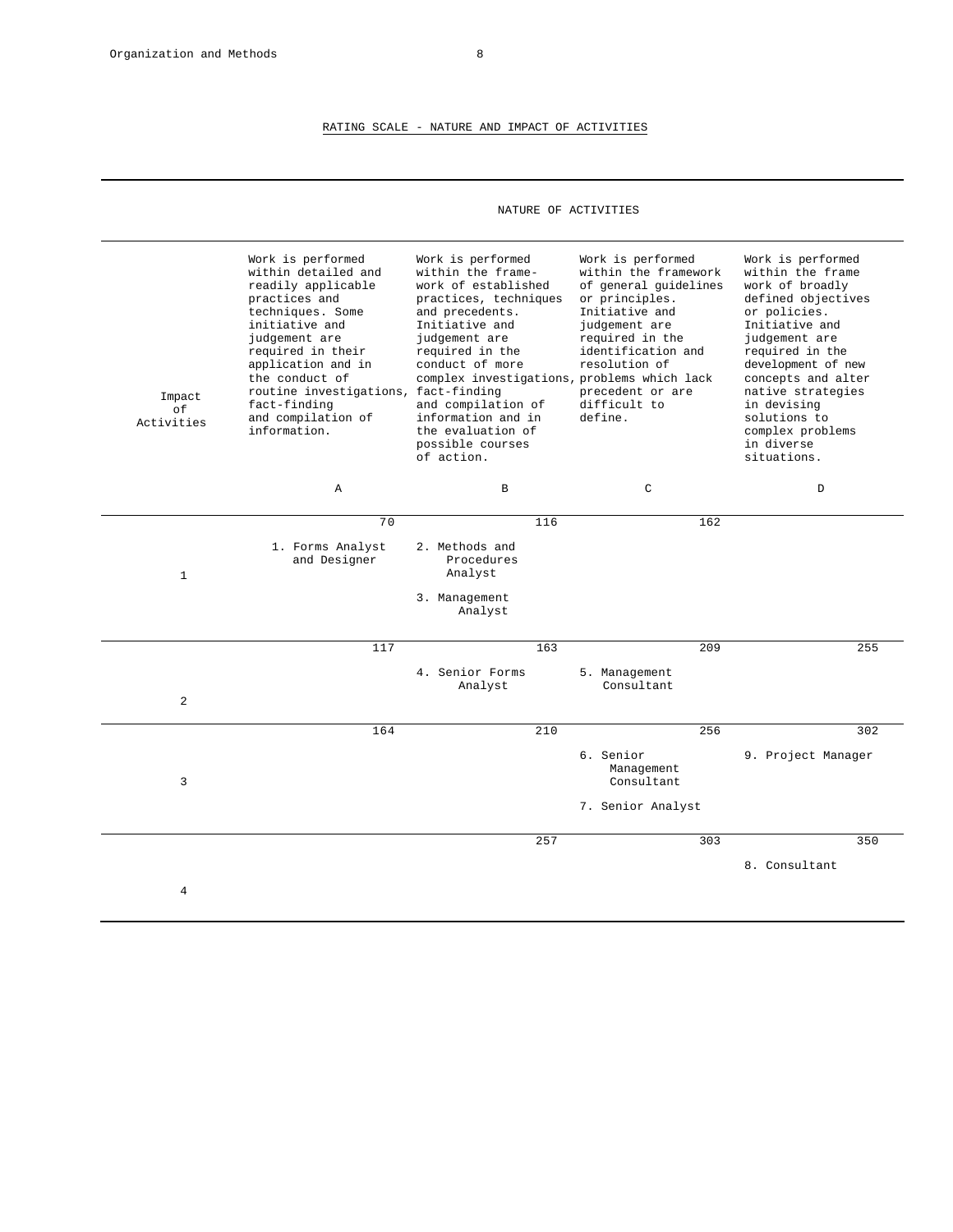# MANAGERIAL RESPONSIBILITY FACTOR

This factor measures the requirement to allocate and use effectively financial, material and human resources to develop and implement improvements in organizations, methods and practices, and their related administrative activities.

# Notes to Raters

The following characteristics of the work are to be considered along with the degree definitions in determining a tentative rating for this factor: planning, organizing or coordinating work; selecting, coordinating and directing the work of project teams, organizations, committees and task forces; and appraising performance and determining the effectiveness of the work force.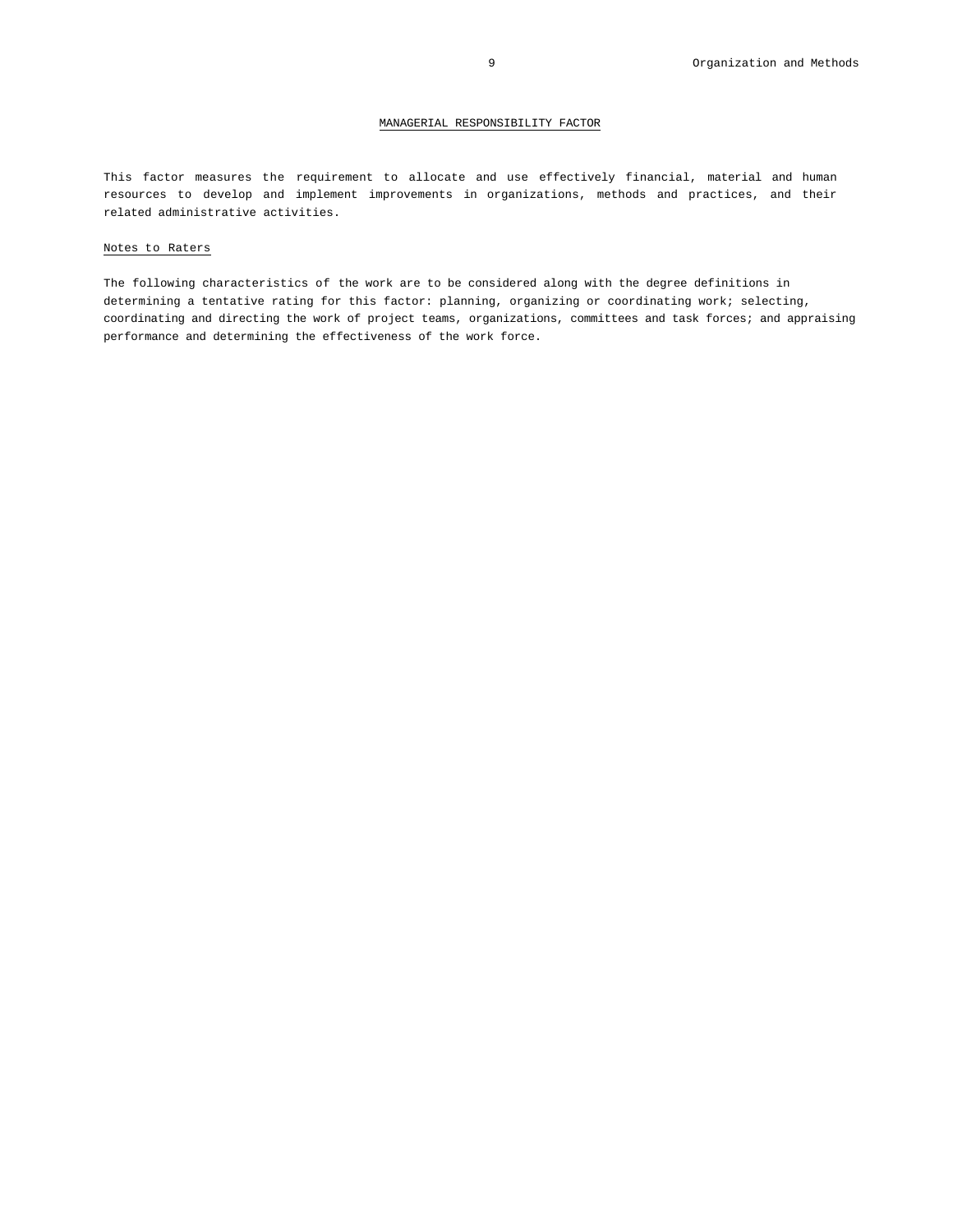| Degree Definitions                                                                                                                                                                                                                                                                                                                                                                                                    | Degree       | Points | Bench-mark Position<br>Descriptions                                                            |
|-----------------------------------------------------------------------------------------------------------------------------------------------------------------------------------------------------------------------------------------------------------------------------------------------------------------------------------------------------------------------------------------------------------------------|--------------|--------|------------------------------------------------------------------------------------------------|
| Responsibility is primarily for own work.<br>There is an occasional requirement to<br>coordinate the work of support staff in<br>organizing routine information or data as well<br>as to give instructions or demonstrate work<br>methods, monitor and report on day to day<br>activities.                                                                                                                            | $\mathbb{A}$ | 30     | 1. Forms Analyst and Designer<br>2. Methods and Procedures<br>Analyst<br>3. Management Analyst |
| Responsibility for own work and as a Team Leader<br>when required. Plans and assigns work to team<br>members and coordinates their activities. Also<br>monitors and reports on day to day activities.<br>Provides quidance and technical supervision to<br>assigned resources. Evaluates performance of<br>team members when required.                                                                                | <sub>B</sub> | 70     | 5. Management Consultant<br>6. Senior Management<br>Consultant<br>8. Consultant                |
| Continuous responsibility as a Team Leader or<br>supervisor to plan, organize and coordinate<br>resources. Identifies resource requirements,<br>selects and coordinates work assignments of<br>others. Evaluates performance of subordinates.                                                                                                                                                                         | $\mathsf{C}$ | 110    | 4. Senior Forms Analyst<br>7. Senior Analyst                                                   |
| Continuous responsibility as a Project or Line<br>Manager. Coordinates work through Team Leaders<br>or supervisors. Identifies terms of reference,<br>external and internal resources. Selects staff<br>and allocates resources. Selects assignments,<br>assigns work, coordinates activities and<br>resources. Appraises and evaluates staff<br>performance. Determines effective utilization<br>of staff resources. | D            | 150    | 9. Project Manager                                                                             |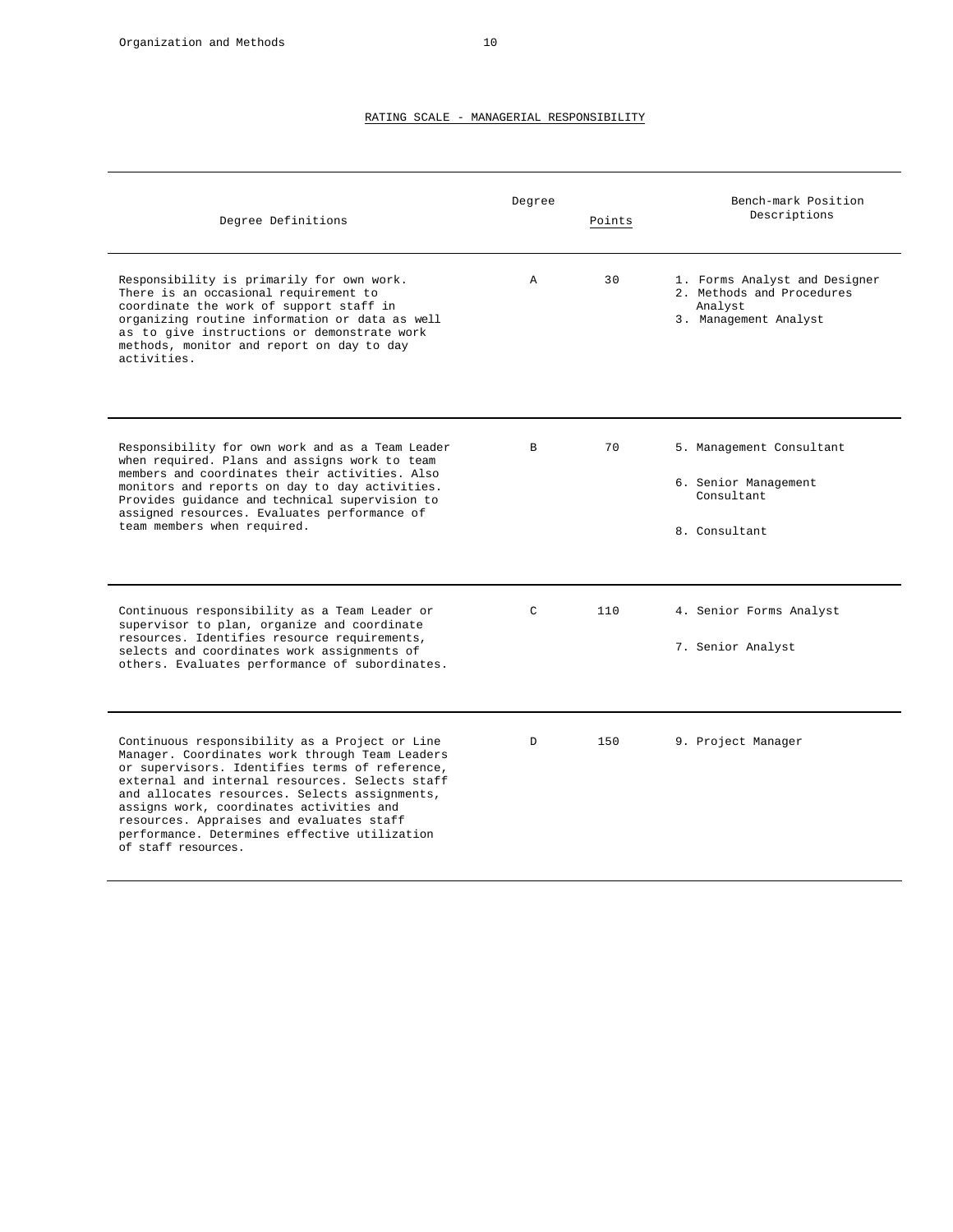# INTERPERSONAL COMMUNICATIONS FACTOR

This factor measures the degree of difficulty and importance of the interpersonal communications that occur as an integral part of the work and includes the requirements to work and communicate with others in person, by telephone or in writing.

# Notes to Raters

Communications with immediate supervisor and subordinates are not to be considered.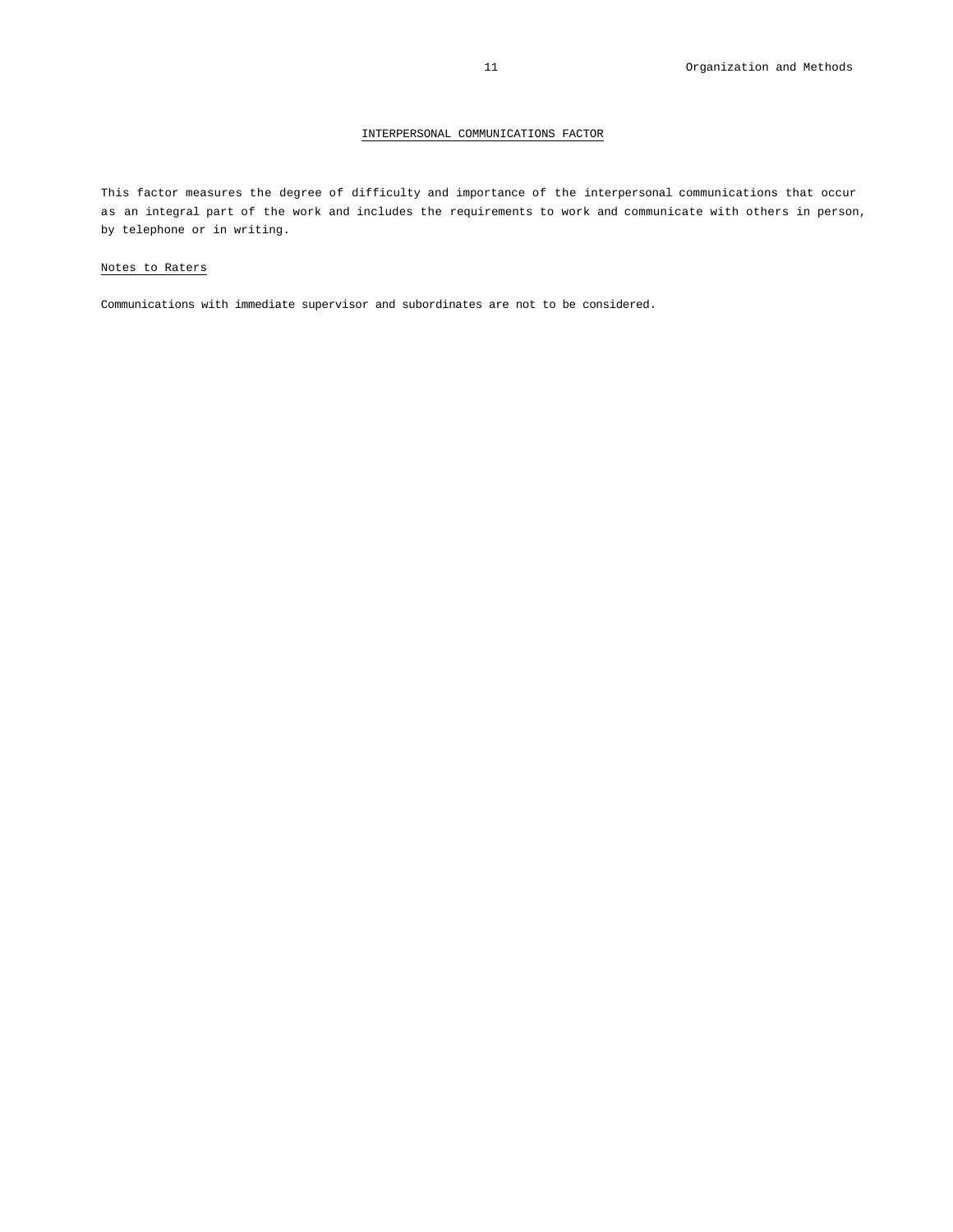# RATING SCALE - INTERPERSONAL COMMUNICATIONS

| Degree Definitions                                                                                                                                                                                                  | Degree | Points | Bench-mark Position<br>Descriptions                                                            |
|---------------------------------------------------------------------------------------------------------------------------------------------------------------------------------------------------------------------|--------|--------|------------------------------------------------------------------------------------------------|
| To give details, provide explanations, discuss,<br>obtain co-operation.                                                                                                                                             | 1      | 2.0    | 1. Forms Analyst and Designer<br>2. Methods and Procedures<br>Analyst<br>3. Management Analyst |
| To provide substantial advice or guidance,<br>obtain agreement for all phases of studies or<br>projects, provide management with documented<br>justifications for study or project findings<br>and recommendations. | 2      | 60     | 4. Senior Forms Analyst<br>5. Management Consultant                                            |
| To persuade, influence senior management to<br>accept recommendations which have significant<br>management implications and to negotiate their<br>implementation.                                                   | 3      | 100    | 6. Senior Management<br>Consultant<br>7. Senior Analyst<br>8. Consultant<br>9. Project Manager |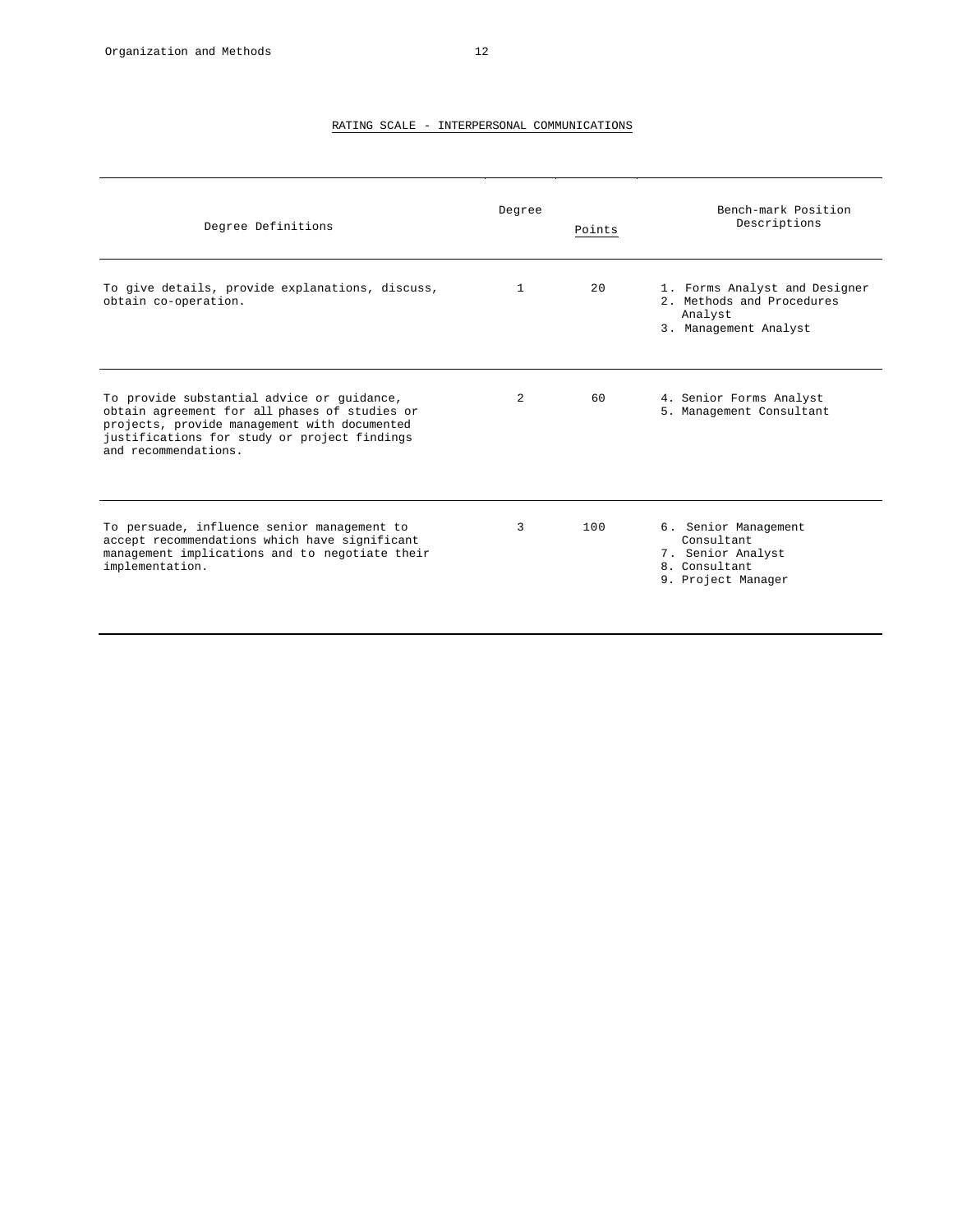| BM #  | Descriptive<br>Title              | Expertise | Nature and<br>Impact of<br>Activities | Managerial<br>Responsibility | Interpersonal<br>Communications | Total | Level          |
|-------|-----------------------------------|-----------|---------------------------------------|------------------------------|---------------------------------|-------|----------------|
| $1$ . | Forms Analyst and<br>Designer     | A/80      | A1/70                                 | A/30                         | 1/20                            | 200   | $\mathbf{1}$   |
| $2$ . | Methods and Procedures<br>Analyst | 8/160     | 131/116                               | A/30                         | 1/20                            | 326   | $\overline{a}$ |
| 3.    | Management Analyst                | B/160     | 131/116                               | A/30                         | 1/20                            | 326   | $\overline{a}$ |
| 4.    | Senior Forms Analyst              | C/240     | 132/163                               | C/110                        | 2/60                            | 573   | 3              |
| 5.    | Management Consultant             | C/240     | C2/209                                | B/70                         | 2/60                            | 579   | $\mathbf{3}$   |
| 6.    | Senior Management<br>Consultant   | D/320     | C3/256                                | B/70                         | 3/100                           | 746   | $\overline{4}$ |
| 7.    | Senior Analyst                    | D/320     | C3/256                                | C/110                        | 3/100                           | 786   | 4              |
| 8.    | Consultant                        | E/400     | D4/350                                | B/70                         | 3/100                           | 920   | 5              |
| 9.    | Project Manager                   | E/400     | D3/302                                | D/150                        | 3/100                           | 952   | 5              |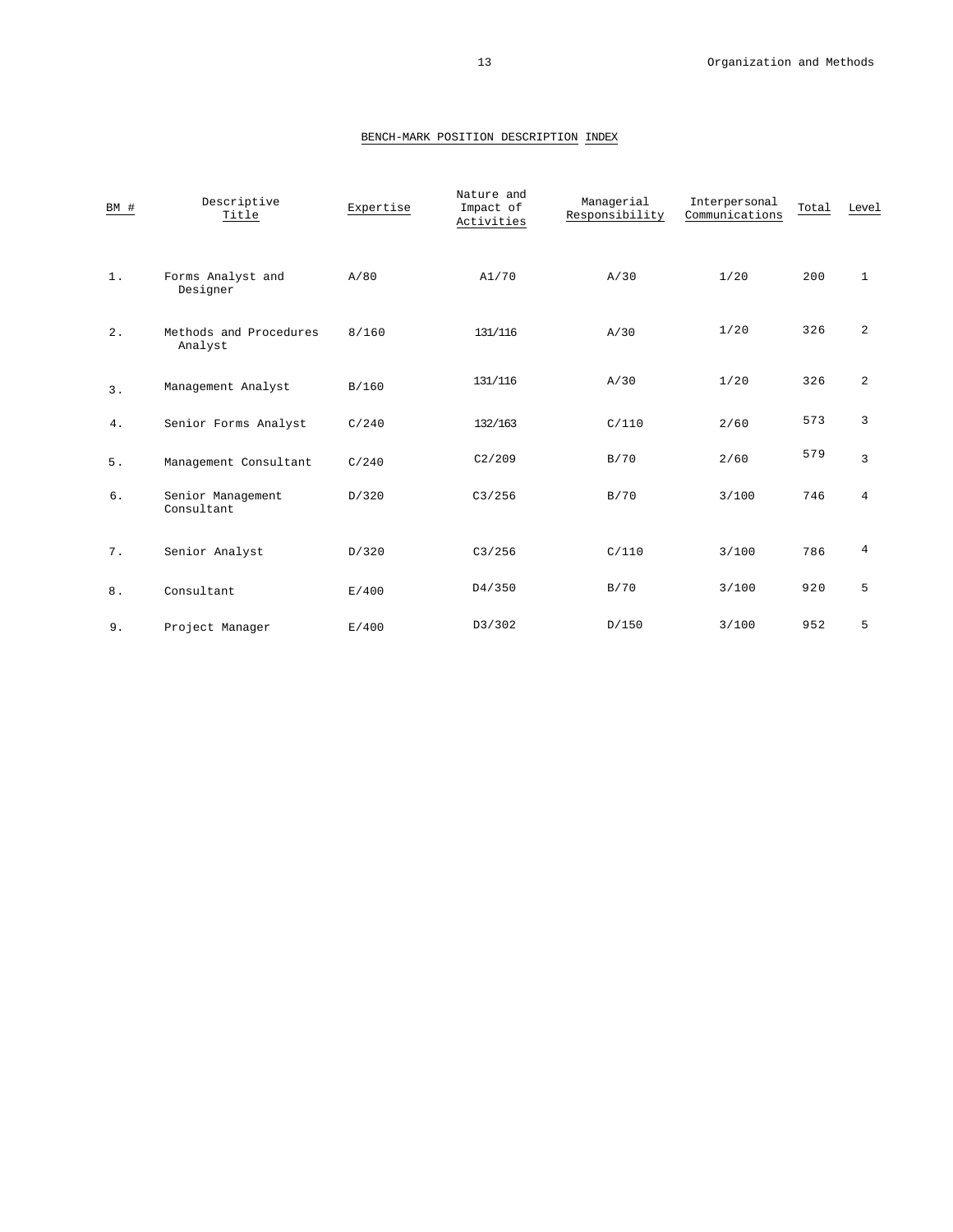Bench-mark position descriptions are to provide raters with guidance in the interpretation and application of the rating plan. They were developed at the time this standard was updated to provide examples of specific job features that illustrate the category and group inclusions as well as the various factors and their elements.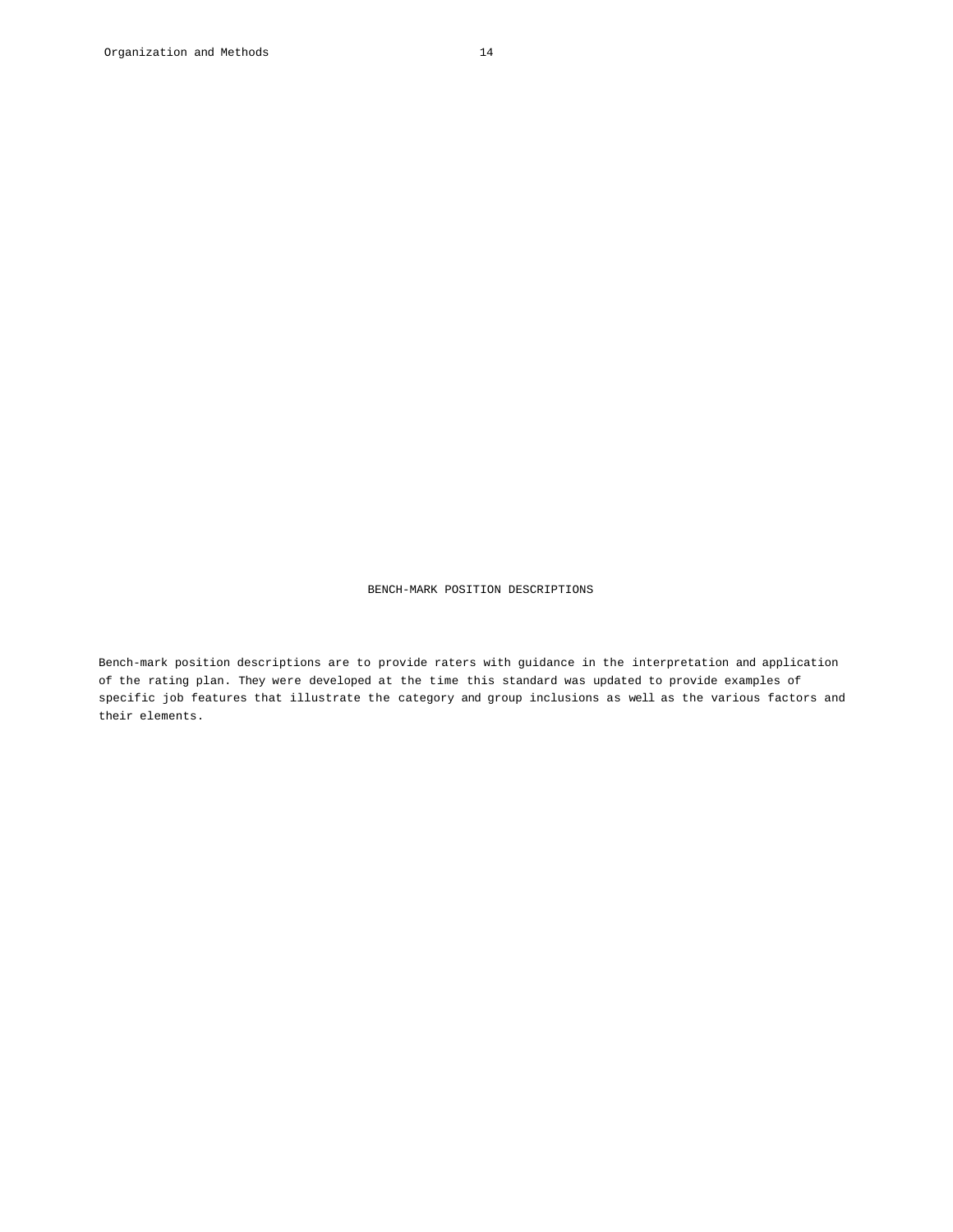| Bench-mark Position Number: 1                                                                                                                                                                                                                                                                                                                                                                                           | Level:            | $\mathbf{1}$ |
|-------------------------------------------------------------------------------------------------------------------------------------------------------------------------------------------------------------------------------------------------------------------------------------------------------------------------------------------------------------------------------------------------------------------------|-------------------|--------------|
| Descriptive Title: Forms Analyst and Designer                                                                                                                                                                                                                                                                                                                                                                           | Point Rating: 200 |              |
| Summary                                                                                                                                                                                                                                                                                                                                                                                                                 |                   |              |
| Reporting to the Head, Forms Management, analyzes information relating to forms projects, develops and designs<br>new forms and improves or redesigns existing forms for headquarters and the regions. Participates in the<br>creation and maintenance of the forms inventory system.                                                                                                                                   |                   |              |
| Duties                                                                                                                                                                                                                                                                                                                                                                                                                  |                   | % of Time    |
| Analyzes assigned material relating to requests for new or revised forms. Discusses the<br>objectives of the project with appropriate departmental officials. Gathers additional<br>information and analyzes data by the use of forms analysis spread sheets and recurring<br>data analysis sheets. Develops new and revised design specifications as required.<br>Prepares form proofs and presents them for approval. |                   | 60           |
| Analyzes assigned forms files as part of the continuing review of the forms inventory.<br>Reports functional duplication and inconsistent practices in writing. Identifies design<br>and procedural weaknesses in forms and systems and recommends action for correction.                                                                                                                                               |                   | 2.0          |
| Ensures that all forms are included and properly coded in the forms inventory system.<br>Verifies that procedures for each form and for the total system are current in a<br>Reference Manual.                                                                                                                                                                                                                          |                   | 10           |
| Reviews published material relative to forms management from both within and outside the<br>government. Participates as. a forms specialist team member in studies, projects or<br>committees as required.                                                                                                                                                                                                              |                   | 10           |
|                                                                                                                                                                                                                                                                                                                                                                                                                         |                   |              |
| Specifications                                                                                                                                                                                                                                                                                                                                                                                                          | Degree/           | Points       |
| Expertise                                                                                                                                                                                                                                                                                                                                                                                                               |                   | A/80         |
| A knowledge of the analysis of forms procedures and forms design techniques is required<br>in order to collect and analyze relevant information and to make recommendations<br>concerning forms production and use. It is also necessary to have a basic knowledge of<br>the objectives and operations of the organization in which the request or desired<br>modification originated.                                  |                   |              |
| Nature and Impact of Activities                                                                                                                                                                                                                                                                                                                                                                                         |                   | A1/70        |
| Nature                                                                                                                                                                                                                                                                                                                                                                                                                  |                   |              |

The work requires the application of standard forms analysis practices and techniques in gathering and reviewing appropriate material and developing forms design specifications while carrying out assigned forms projects.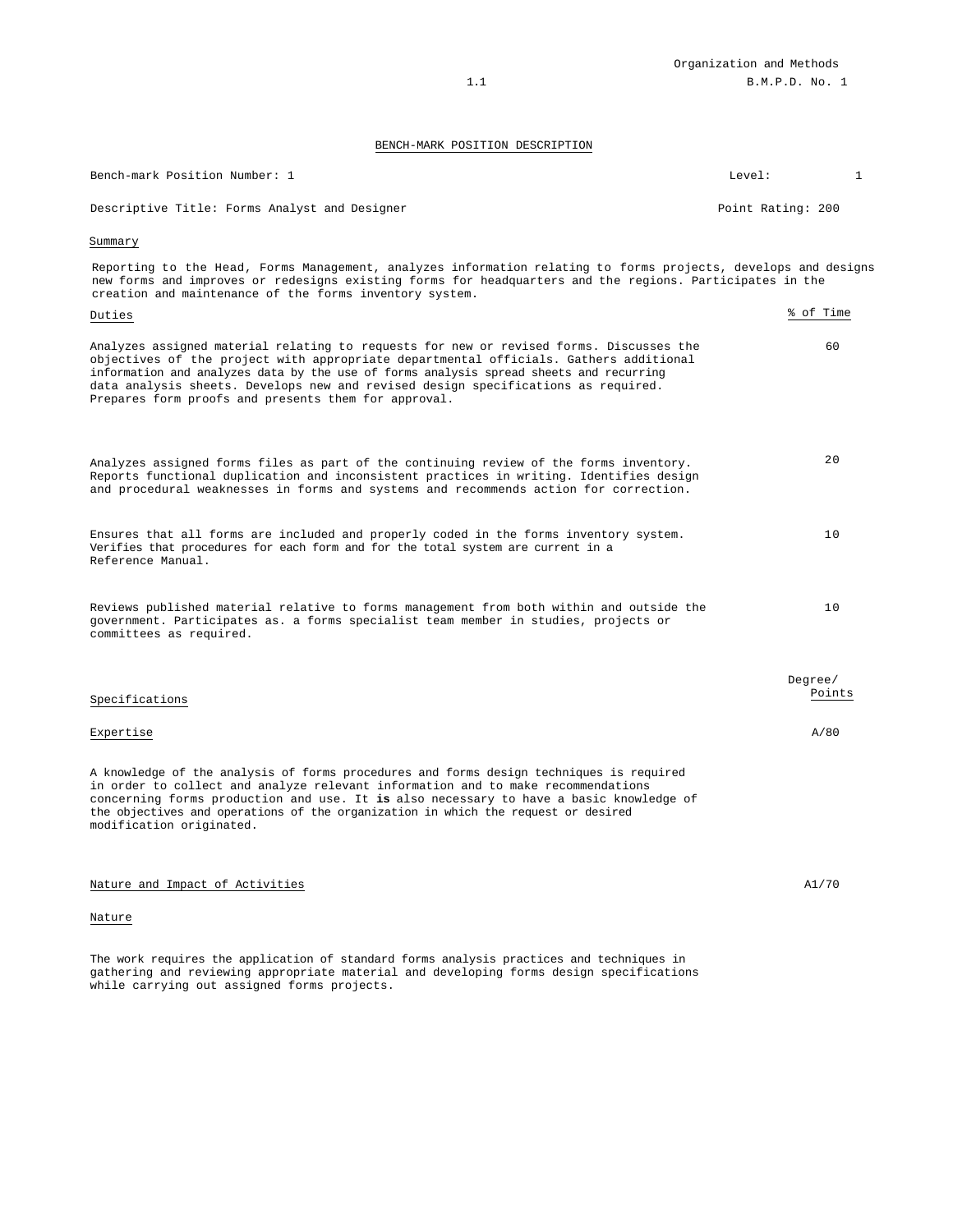# Impact

Recommendations concerning problems in forms design or procedural weaknesses that require remedial action are made to the Head, Forms Management and can affect the efficiency and economy of departmental forms production and use.

# Managerial Responsibility  $A/30$

There is no responsibility for the work of others.

# Interpersonal Communications 1/20

Interaction is required with departmental officials to obtain their cooperation and participation in forms projects. This includes both oral and written communication with the originator to request additional information, to provide details and explanations concerning standards and specifications relative to forms construction and production and to discuss proposed forms and forms systems.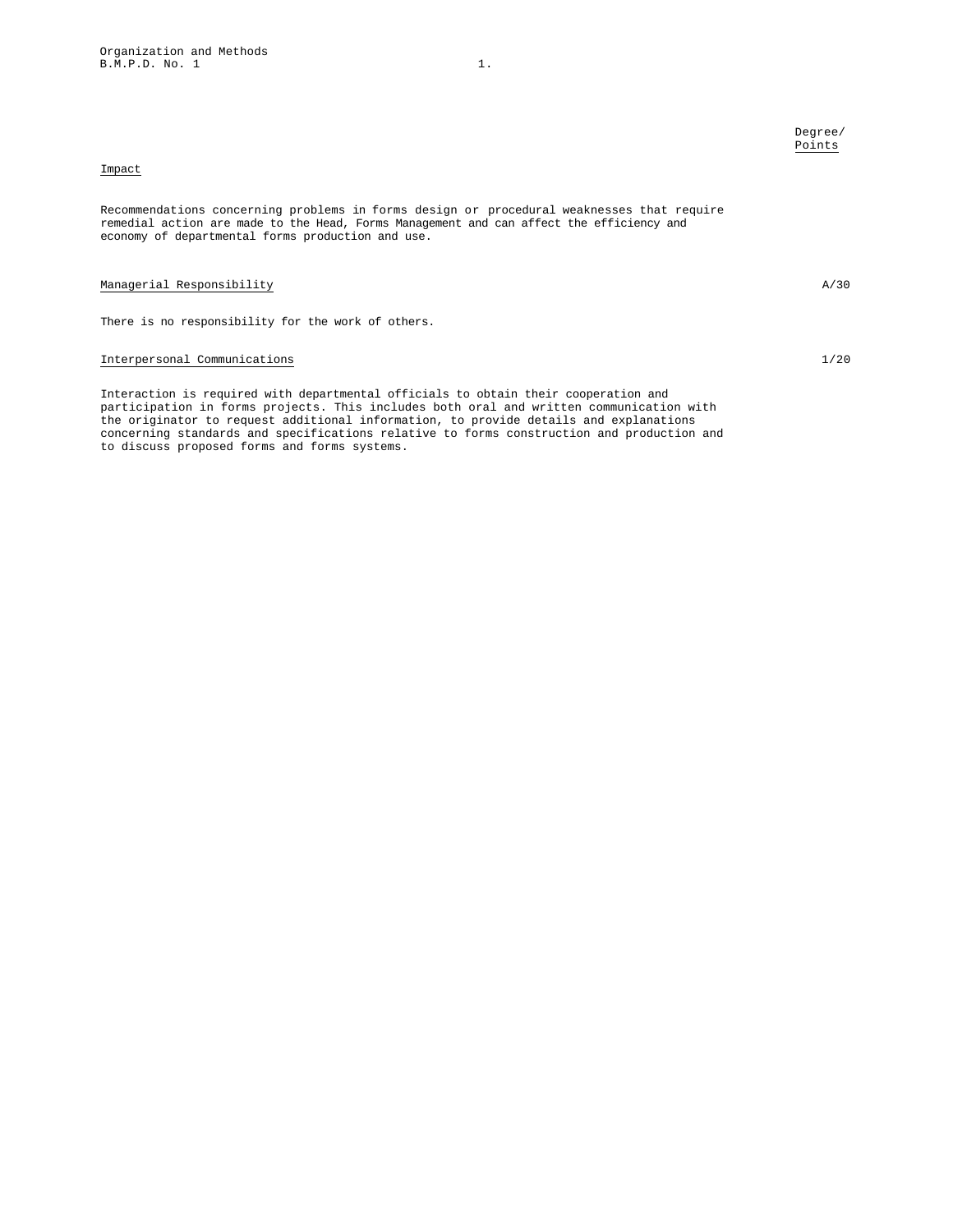| Bench-mark Position Number: 2                     | Level: 2          |
|---------------------------------------------------|-------------------|
| Descriptive Title: Methods and Procedures Analyst | Point Rating: 326 |

# Summary

Reporting to the Assistant Director, Systems Development, participates in systems development projects headed by a Systems Analyst. Analyzes office practices and procedures in client organizations in relation to new systems proposals. Assists in the design, development and implementation of electronic data processing (EDP) systems and in post-implementation reviews.

| Duties                                                                                                                                                                                                                                                                                                                                                                                                                                                                                                                                                                                                    | % of Time         |
|-----------------------------------------------------------------------------------------------------------------------------------------------------------------------------------------------------------------------------------------------------------------------------------------------------------------------------------------------------------------------------------------------------------------------------------------------------------------------------------------------------------------------------------------------------------------------------------------------------------|-------------------|
| Analyzes policies, objectives, goals, trends in workloads and information needs of the<br>client organization. Conducts fact-finding interviews and determines system application<br>requirements. Prepares Data-Flow Diagrams of data flows, processes and storages used or<br>required. Identifies inefficiencies and opportunities for expansion of capacity and<br>scope of work. Suggests alternative methods of accomplishing the required objectives<br>within the stated limitations. Assists in feasibility and cost-benefit studies of<br>proposed alternatives and in implementation planning. | 20                |
| Designs input forms, screen formats and report layouts. Describes system application<br>logic and rules using structured techniques such as pseudo-code, base code and decision<br>trees and tables. Develops manual procedures to interface with the automated system.<br>Designs test data for all system requirements and conditions. Develops user training<br>materials and conducts training sessions of the proper use of hardware and software.<br>Assists users with any problems encountered in the new system.                                                                                 | 65                |
| Reviews original requirements definitions in relation to current needs and identifies new<br>requirements. Examines problem cases, time and space utilization and operational<br>efficiency and effectiveness. Prepares written reports of deficiencies and areas of<br>potential improvement.                                                                                                                                                                                                                                                                                                            | 15                |
| Specifications                                                                                                                                                                                                                                                                                                                                                                                                                                                                                                                                                                                            | Degree/<br>Points |
| Expertise                                                                                                                                                                                                                                                                                                                                                                                                                                                                                                                                                                                                 | B/160             |
| The work requires good knowledge of EDP systems analysis including such practices and<br>techniques as data flow charting, cost-benefit analysis and feasibility and application<br>studies as well as good knowledge of the utilization of EDP systems including                                                                                                                                                                                                                                                                                                                                         |                   |

studies as well as good knowledge of the utilization of EDP systems including microcomputers. A good knowledge of the objectives and operations of the client organization is also required. This knowledge is needed in order to collect and analyze appropriate data and report findings relating to systems proposals, development and implementation.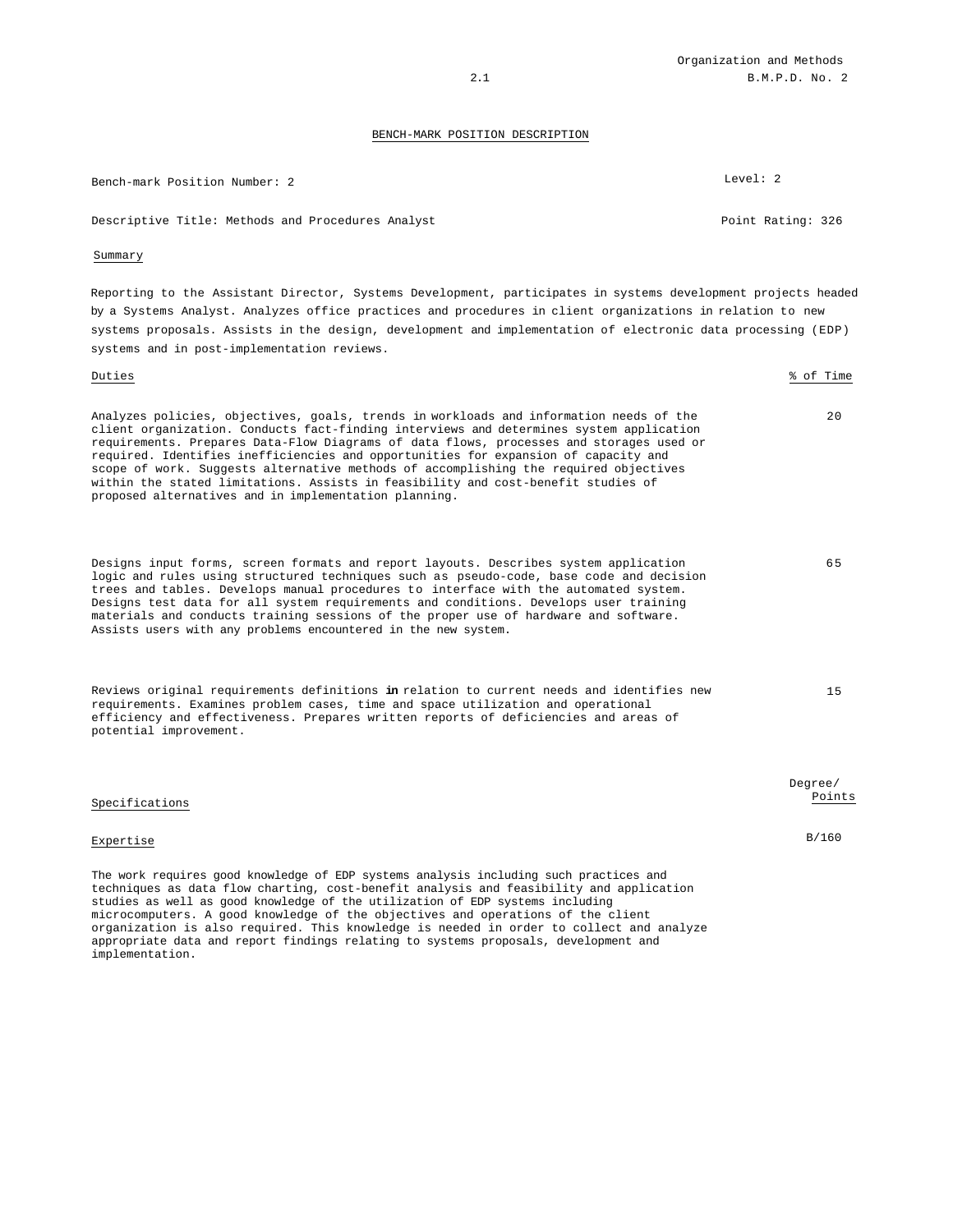# Nature and Impact of Activities 131/116

#### Nature

The work requires participation in the identification and resolution of systems development problems. It is necessary to apply appropriate study techniques, analyze a range of data and make recommendations of automation alternatives, training requirements and documentation procedures.

# Impact

Recommendations are made to an EDP Systems Analyst and contribute to the quality of the systems developed as well as to the reduction of costs. Decisions also affect the extent to which user requirements are met.

# Managerial Responsibility A/30

Responsibility is primarily limited to own work.

# Interpersonal Communications 1/20

The work requires discussions with various EDP users and potential users in order to determine client needs with regard to system development and improvements. It is also necessary, in specifying and testing systems, to obtain the cooperation of users who may be resistant to automation. In addition, there is a requirement to explain the proper use of the hardware and software during user training sessions.

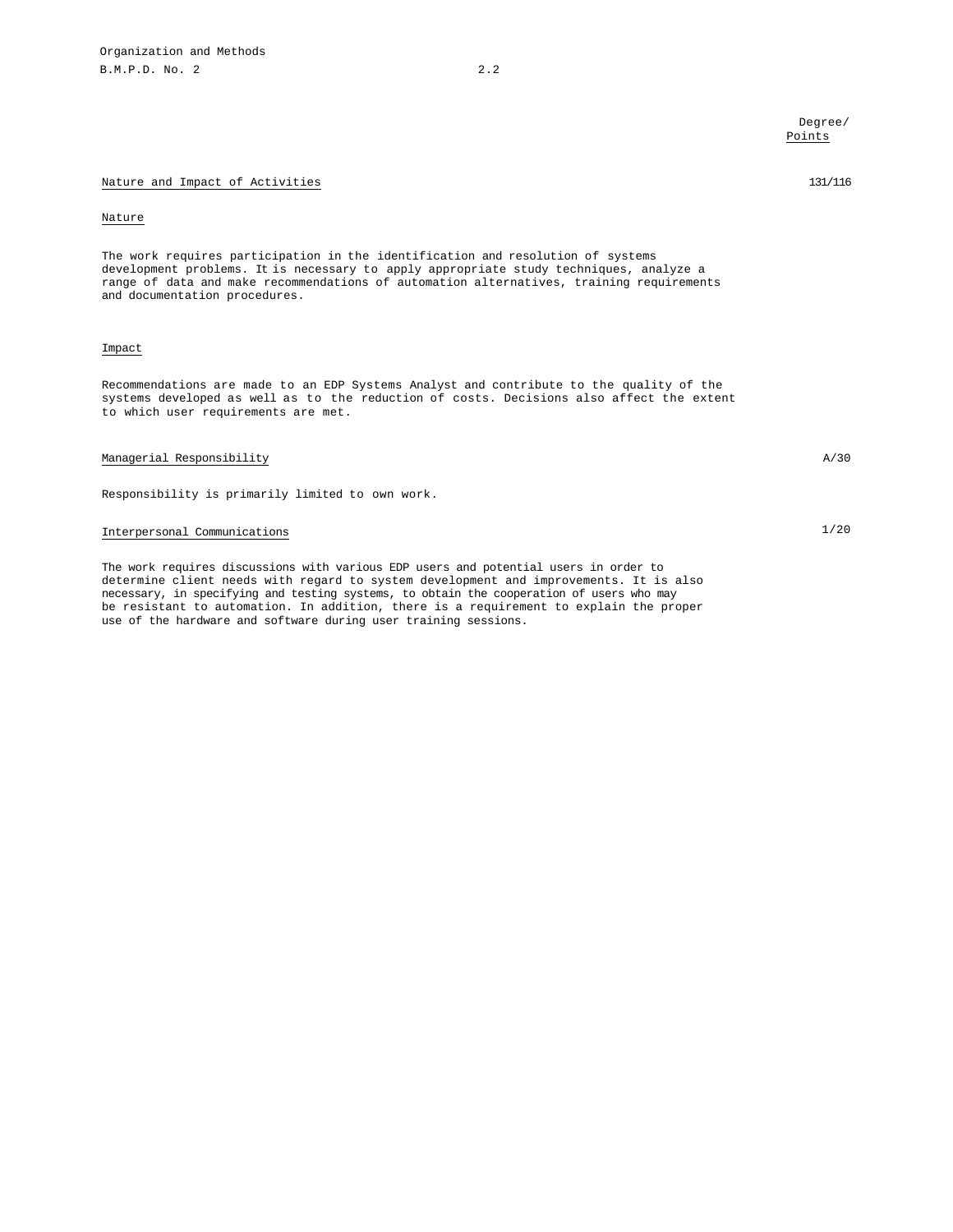Bench-mark Position Number: 3 Level: 2

Descriptive Title: Management Analyst Point Rating: 326

#### Summary

Reporting to the Senior Management Analyst, plans and conducts assignments in the fields of organization analysis, systems and procedures analysis, operations research and work study in a number of regional and district offices. Participates as a member of committees in national projects and conducts studies in other regions.

# Duties % of Time Participates in discussions with management concerning the identification and clarification of organizational and systems and procedures problems and the formulation of the terms of reference for proposed studies. Plans and estimates resource requirements and time schedules for proposed studies or segments of proposed projects for which responsibility has been assigned. Applies appropriate study techniques. Interviews staff at all levels concerning current methods and procedures. Analyzes pertinent information from selected documents. Determines and predicts levels of production of groups or individuals. Analyzes workplace layout and telephone requirements, forms and reporting systems, and office equipment requirements. Develops and evaluates alternative methods, systems or procedures using cost benefit or other types of analysis. Prepares a report of the findings, the evaluation of alternatives and recommended courses of action. Prepares and makes presentations to managers concerned with the review. Provides support in the negotiation of the acceptance of recommendations by line managers. Participates in the implementation of recommendations.

| Participates as a member of committees in major projects at the national level or in<br>other regions. Provides technical knowledge, applies techniques, performs analyses and<br>makes recommendations as assigned by the committee chairperson. | 30 D |
|---------------------------------------------------------------------------------------------------------------------------------------------------------------------------------------------------------------------------------------------------|------|
| Provides ad hoc information to management concerning organizational changes and                                                                                                                                                                   | າ ດ  |

improvements in human resources utilization and methods and procedures. Discusses developments in the management services field with management analysts in other federal and provincial departments and private organizations.

|                                                                                                                                                                                 | Degree/<br>Points |
|---------------------------------------------------------------------------------------------------------------------------------------------------------------------------------|-------------------|
| Specifications                                                                                                                                                                  |                   |
| Expertise                                                                                                                                                                       | B/160             |
| It is necessary to have a knowledge of a number of practices and techniques including work<br>measurement, method study, systems and procedure charting, organization charting, |                   |

workplace layout analysis and cost-benefit analysis in order to plan and conduct assignments in the fields of organizational analysis, systems and procedures analysis, operations research and work study and make appropriate recommendations. A good knowledge of the objectives of branch programs and associated administrative services is also required.

60

 $30$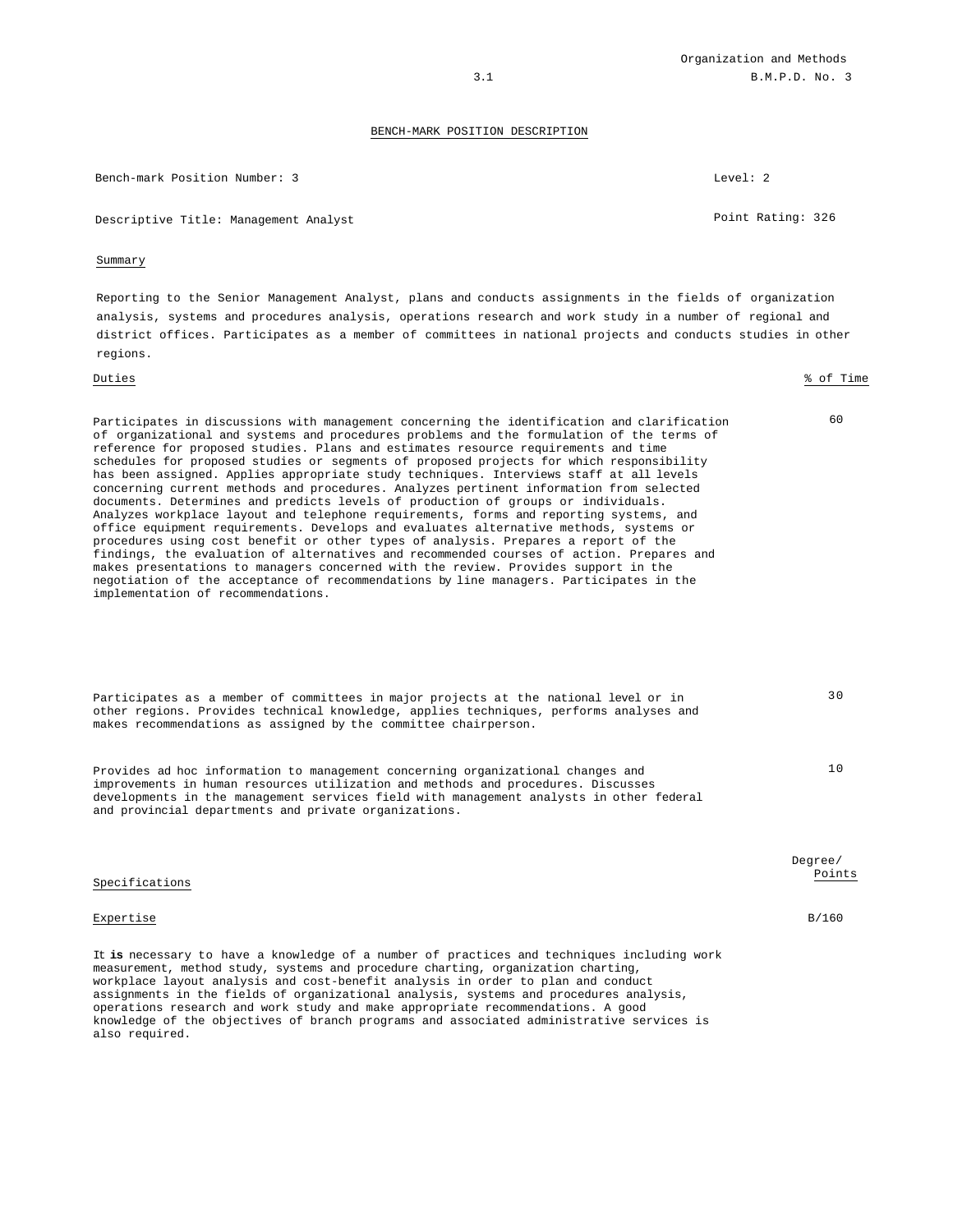#### Nature and Impact of Activities 61/116

#### Nature

The work requires participation in the identification and clarification of problems to be studied, participation in the establishment of terms of reference for proposed studies, the application of appropriate study techniques, the assessment of alternative courses of action and the development of recommendations. While priorities are established and schedules approved by the Senior Management Analyst, the studies are carried out with a minimum of direction.

#### Impact

Recommendations require the concurrence of the Senior Management Analyst. Proposed changes in systems, procedures, methods, organization and office equipment selection can have a significant impact on the utilization of resources, reduction of operating costs and service to the public in regional and district offices.

# Managerial Responsibility A/30

There is a requirement to provide guidance and training to more junior employees as well as to employees working on special assignments.

# Interpersonal Communications 1/20

The work requires interaction with management representatives from the area under review to discuss the terms of reference for proposed studies, obtain and provide necessary details during the conduct of the study and to present the final results. It is also necessary to communicate with all levels of employees to explain the nature of the study and to gain their cooperation in gathering relevant information and data.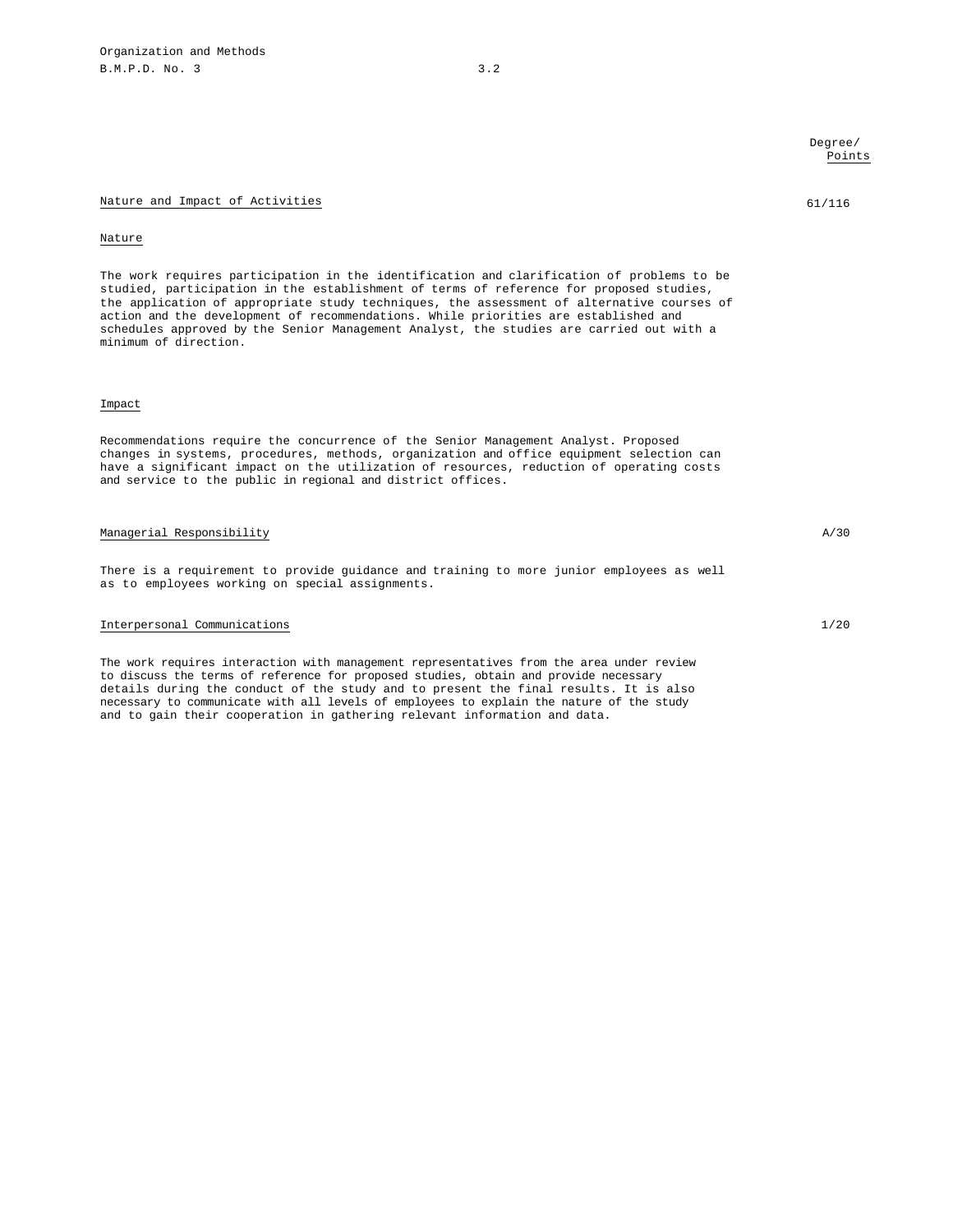Bench-mark Position Number: 4 Level: 3

Descriptive Title: Senior Forms Analyst Point Rating: 573

# Summary

Reporting to the Head, Publishing and Forms Management, plans, organizes and implements the operations of the department's forms management program. Promotes the program throughout the department. Monitors the program and initiates and implements improvements. Supervises the Forms Management Unit.

#### Duties % of Time

45

Provides a department-wide forms analysis and design service. Oversees the analysis of proposed forms. Ensures that proposed forms meet the requirements of the department, branch and concerned staff and that new forms are required for a legitimate purpose. Makes suggestions for form improvements. Discusses cost estimates for proposed forms projects with managers and presents lower cost alternatives as necessary. Implements a system for the annual review of each form and participates in the review of forms. Verifies that the computerized forms inventory database has accurate and up-to-date profiles of all departmental forms. Interprets and applies the requirements of all government programs applicable to forms including Official Languages, Human Rights and the Federal Identity Program. Verifies all departmental forms in relation to specified design, typesetting, and printing quality levels. Controls expenditures and the acquisition, use and disposal of equipment. Implements and evaluates the operation of a computer forms design system. Analyzes, develops and implements forms policies and procedures. Drafts new directives, procedures and amendments. Consults with forms analysts and production experts in other government departments and private industry concerning such matters as production methods, costs and formats.

Provides training, advice and direction to forms coordinators in each branch at headquarters and in each region. Meets with managers to explain the forms management program. Discusses problems relating to forms and procedures analysis and forms production and use at departmental and interdepartmental meetings. Solicits and evaluates suggestions from employees for forms improvements.

Conducts paperwork simplification studies on request and prepares reports of results. Monitors forms implementation projects and reports on progress to managers concerned. Prepares an annual report on forms usage for each branch and region. Plans, analyzes, recommends and implements the use of new technologies and equipment to improve forms and forms services. Analyzes and evaluates audit reports.

Plans and assigns the work of the Forms Management Unit. Arranges for contractors to handle peak loads. Sets objectives, priorities and target dates. Provides advice and guidance and resolves problems. Reviews and evaluates work performance. Implements established personnel policies in the unit.

20

20

15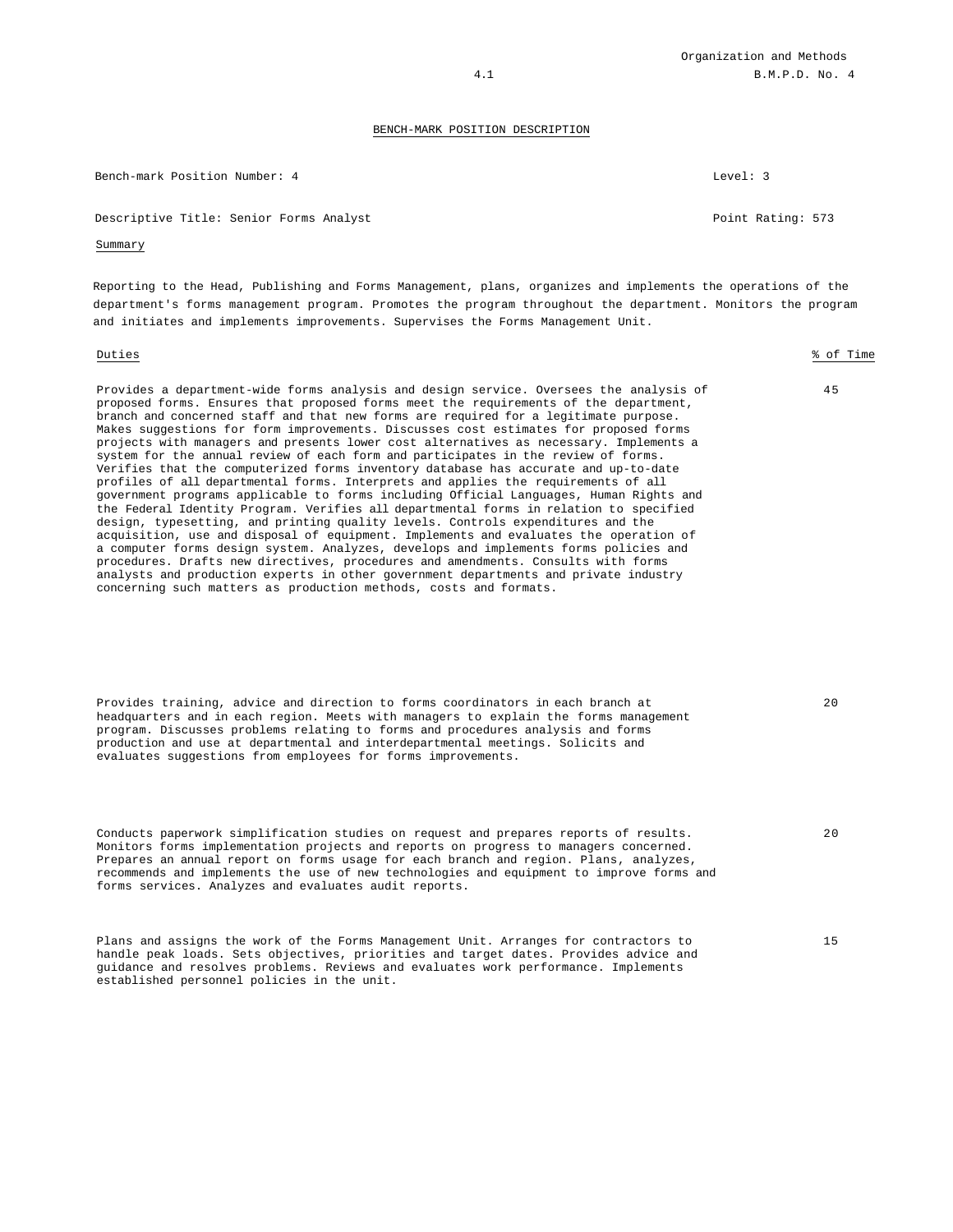# Specifications

# Expertise C/240

The work requires a comprehensive knowledge of the principles and techniques of forms management as well as of the practices related to the production of forms. Considerable knowledge of the electronic design of forms is also necessary along with good knowledge of automated information storage and retrieval equipment and systems. In addition, there is a requirement for knowledge of the application of such techniques as cost-benefit analysis, paperwork flow diagrams and procedure flow charts. A good knowledge of depart mental policies, objectives and operations is also required. This knowledge is necessary in planning, organizing and conducting forms analysis and design projects, in analyzing forms usage and paperwork simplification data and in recommending improvements to the forms management program.

### Nature and Impact of Activities 132/163

#### Nature

The work requires the resolution of problems related to the analysis, design, production and implementation of forms. Recommendations are made to departmental officers on all aspects of forms design, usage and costs and on ways of improving forms systems and procedures. While forms analysis and design services are based on established practices and techniques, it **is** necessary to evaluate the feasibility of new technologies and equipment in recommending improvements and changes in procedures.

# Impact

The work requires planning, organizing and implementing the operations of the forms management program which is department-wide and makes a vital contribution to the efficiency and effectiveness of departmental operations and administration. Implementation of the recommendations, which are made to the Head, Publishing and Forms Management, result in standardization and improvement of forms and processing methods, reduction of printing costs and elimination of unnecessary administrative time. This not only reduces financial and resource expenditures but also improves the quality of service to the public. Recommendations also affect the acquisition and disposal of equipment necessary for the design and production of forms and forms systems. There is responsibility for overseeing expenditures of over \$300,000 annually.

# Managerial Responsibility C/110

The work requires the supervision of a unit consisting of two forms analysts and a designer. This includes the planning and organization of resources, the coordination of work assignments and the evaluation of performance.

# Interpersonal Communications 2/60

The work requires communication with branch and regional managers to give advice on proposed forms projects and present possible alternatives in order to lower costs. There is a requirement to promote recommendations for the improvement of forms and related systems and to obtain managers' agreement on all aspects of projects.

# Degree/ Points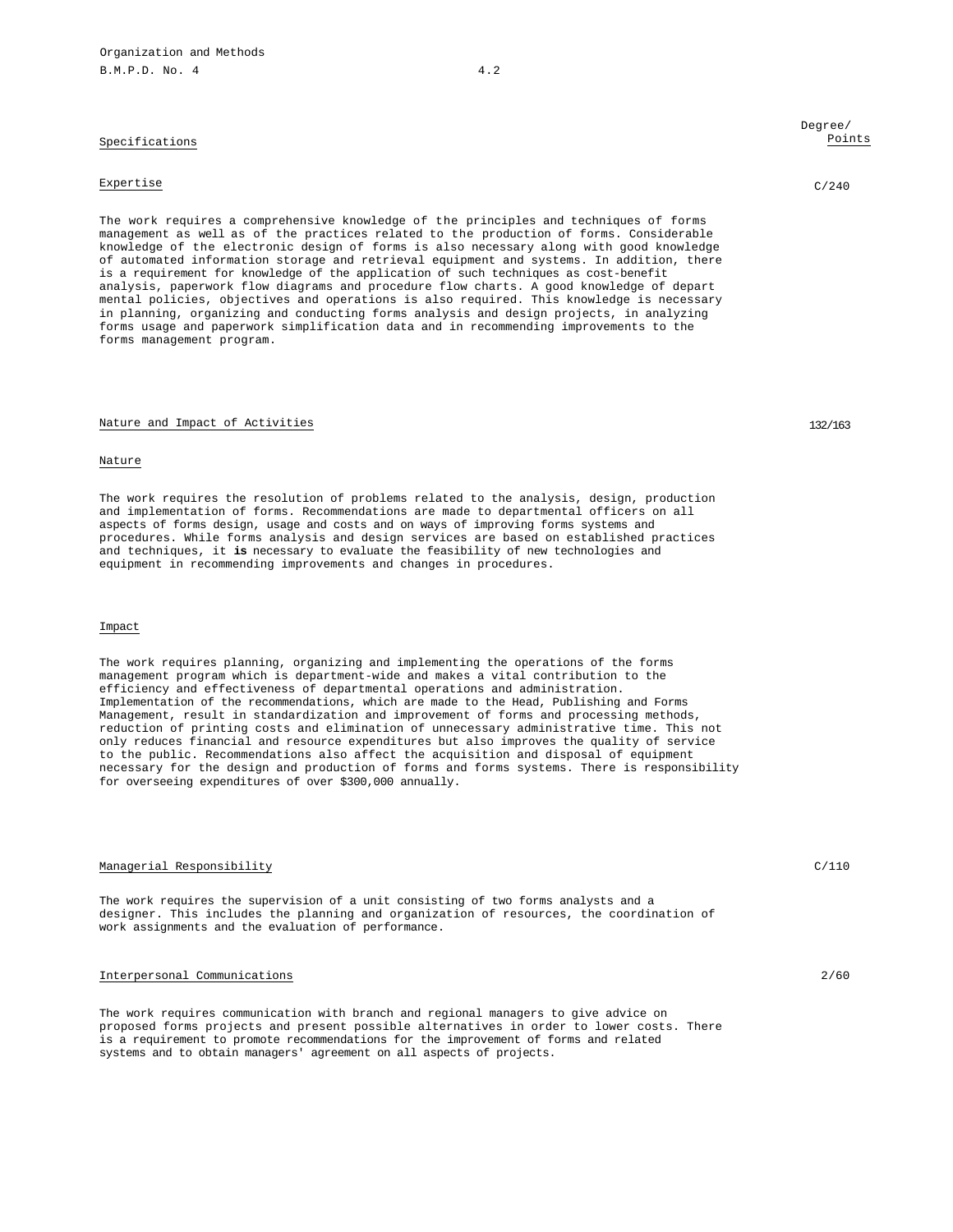| Bench-mark Position Number: 5                                                                                                                                                                                                                                                                                                                                                                                                                                                                                                                                                                                                                                                                                                                                                                                                                          | Level: 3          |  |
|--------------------------------------------------------------------------------------------------------------------------------------------------------------------------------------------------------------------------------------------------------------------------------------------------------------------------------------------------------------------------------------------------------------------------------------------------------------------------------------------------------------------------------------------------------------------------------------------------------------------------------------------------------------------------------------------------------------------------------------------------------------------------------------------------------------------------------------------------------|-------------------|--|
| Descriptive Title: Management Consultant                                                                                                                                                                                                                                                                                                                                                                                                                                                                                                                                                                                                                                                                                                                                                                                                               | Point Rating: 579 |  |
| Summary                                                                                                                                                                                                                                                                                                                                                                                                                                                                                                                                                                                                                                                                                                                                                                                                                                                |                   |  |
| Reporting to the Chief, Management Practices, participates in management consulting and systems development<br>projects headed by a Senior Consultant and conducted throughout the department. Plans, organizes, co-<br>ordinates and controls selected assignments. Provides an advisory service to management.                                                                                                                                                                                                                                                                                                                                                                                                                                                                                                                                       |                   |  |
| Duties                                                                                                                                                                                                                                                                                                                                                                                                                                                                                                                                                                                                                                                                                                                                                                                                                                                 | % of Time         |  |
| Discusses the nature of problems relating to management consulting projects with a Senior<br>Consultant and senior officials and develops strategies to gain managers' acceptance,<br>understanding and desire for change. Conducts preliminary surveys and management reviews<br>to clarify problems. Assists in the development of terms of reference of projects which<br>define the problems, the approach to be taken and a work plan giving consulting and<br>client resource requirements and target dates for different phases of the project.<br>Determines study techniques and carries out the various phases of the project. Develops<br>optional solutions to identified problems and prepares documentation of the analysis and<br>subsequent implementation plan. Makes oral and visual presentations to gain management<br>acceptance. | 45                |  |
| Discusses management information problems along with organization, objectives and<br>management processes with senior officials. Identifies their information system<br>requirements and prepares a User Requirements Specification. Participates in a<br>feasibility study which includes the analysis of all relevant data, procedures and<br>systems, the evaluation of all possible manual and automated solutions to identified<br>problems and recommendations for the optimum solution. Contributes to the development of<br>a Functional Specification for the accepted system. Provides input to different phases<br>of the department's system development process.                                                                                                                                                                          | 25                |  |
| Carries out selected consulting projects and determines the level and expertise of<br>resources required to meet management objectives. Establishes goals acceptable to<br>management and achievable by the project team. Assigns tasks, schedules the various<br>phases, co-ordinates interrelated studies, monitors work and evaluates performance.<br>Informs management of project progress and resolves any problems. Makes presentations at<br>management committee meetings and discusses optional solutions. Develops formal reports<br>of results.                                                                                                                                                                                                                                                                                            | 1.5               |  |
| Responds to requests from all levels of management for advice and assistance in resolving<br>problems not associated with consulting assignments. Carries out research relating to<br>management philosophies and techniques for implementation in client areas.                                                                                                                                                                                                                                                                                                                                                                                                                                                                                                                                                                                       | 15                |  |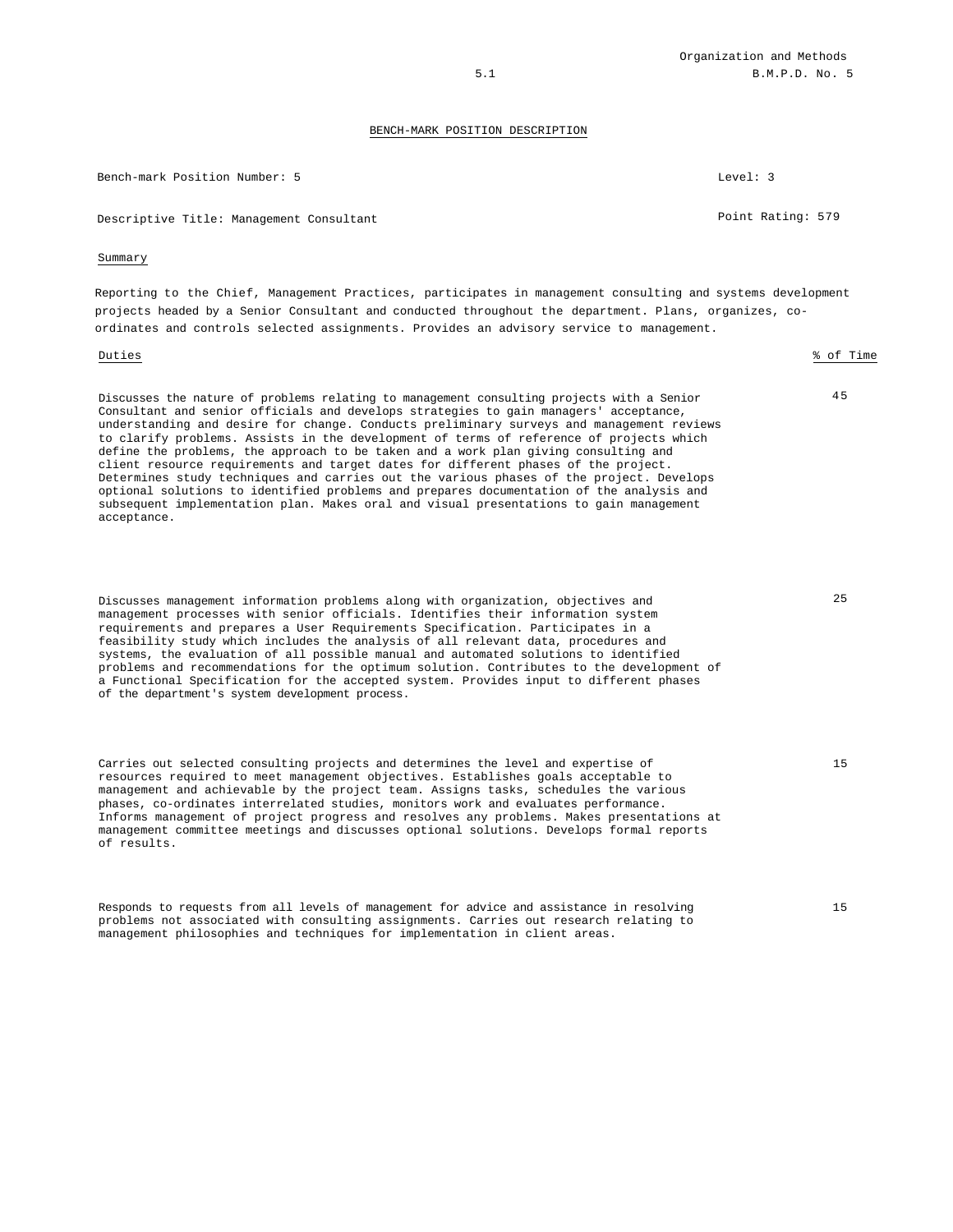# Specifications

#### Expertise C/240

A good knowledge of organization analysis, systems and procedures analysis, operations research and information systems analysis including the application of such techniques as organization design, feasibility studies, impact analysis, requirements analysis, cost-benefit analysis and resource utilization planning and control **is** required in order to determine the approach, plan and organize management improvement projects, analyze results and summarize findings. This also requires knowledge of the objectives, policies, operations and long-term plans of the organization under study.

# Nature and Impact of Activities C2/209

### Nature

There is a requirement to arrive at optimum solutions to diverse problems concerning changes in methods and procedures, organization structures, policy and management information systems. It is necessary to identify the nature of problems, establish terms of reference for selected studies, determine and modify study techniques, develop approaches from a variety of options, establish priorities and target dates for different phases of projects and select report contents and format. While the approach, method and recommendations as well as project completion dates are discussed with a Senior Consultant, the work is carried out without any additional review.

### Impact

Recommendations are made to senior departmental officials upon discussion with a senior consultant. Implementation of recommendations can result in redistribution of work among staff, changes in organizational structures and management information systems, and generally improved utilization of financial, material and personnel resources.

# Managerial Responsibility **B**/70

There is a requirement to lead a project team composed of one or more analysts and participating client personnel in carrying out specific consulting assignments.

# Interpersonal Communications 2/60

It is necessary to communicate with client managers at all levels to discuss managerial problems, to ensure the manager's familiarity with the progress of projects and to gain approval of any alterations at critical stages. There is responsibility for determining the format and contents of project reports that **is** most likely to gain management's acceptance of recommendations. Advice must be provided on problems arising from changing philosophies, organization or functions caused by modifications in legislation, regulations or public demands and affecting the operations, procedures and utilization of resources.

Degree/ Points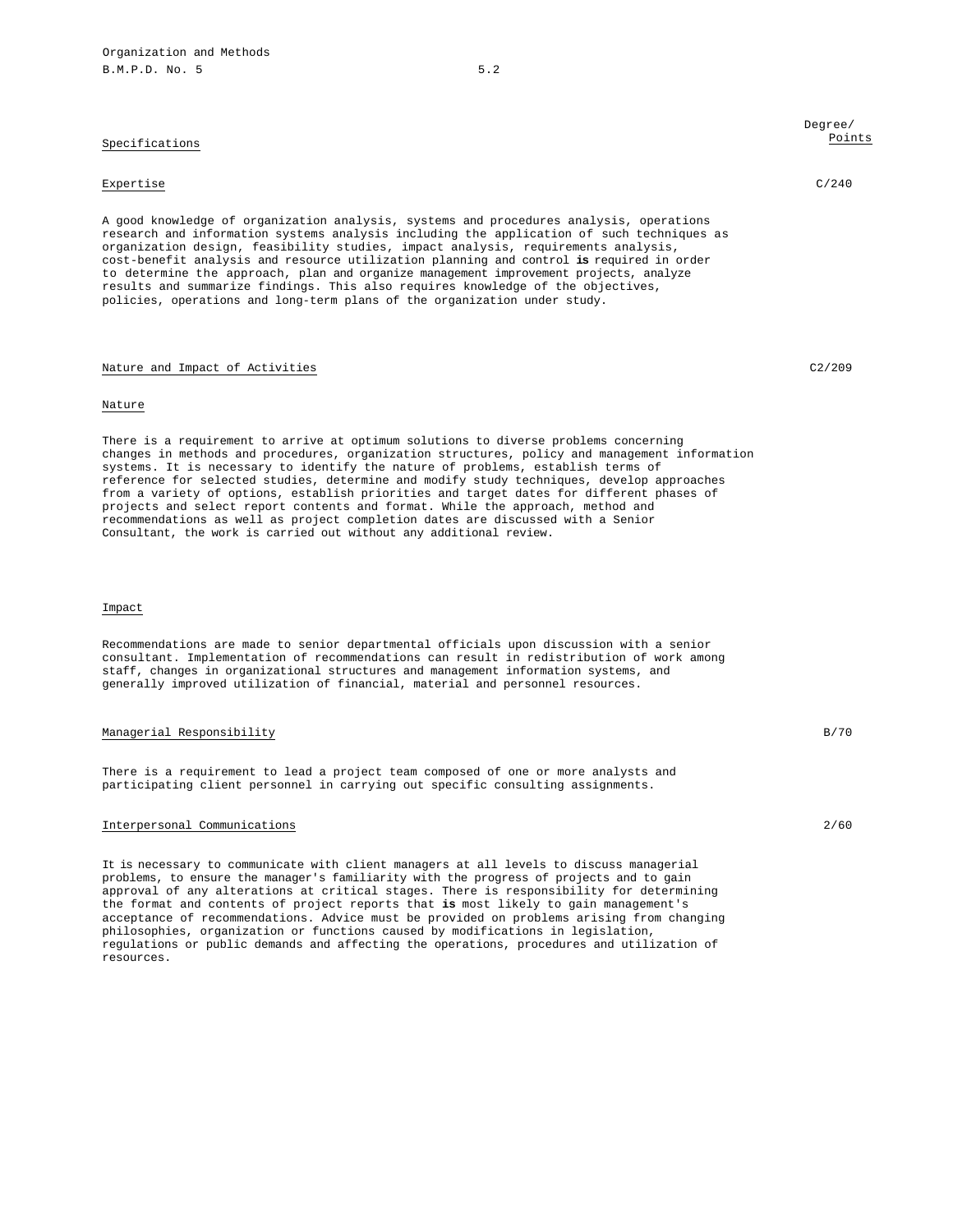Bench-mark Position Number: 6 Level: 4

Descriptive Title: Senior Management Consultant **Point Rating: 746** Point Rating: 746

#### Summary

Reporting to the Director, Management Consulting and Administrative Practices Division, plans, organizes, directs, controls and conducts studies to identify and analyse problems related to the organization, systems, operations and management on behalf of senior managers. Directs and co-ordinates teams responsible for major projects. Develops solutions for managers' problems and helps managers apply them. Also conducts organizational reviews.

#### Duties % of Time

Identifies problem areas through consultations with client management and recommends the role and involvement of the division in developing solutions. Undertakes preliminary analysis and determines the terms of reference (scope, objectives, resources, timeframes) of the project with senior officials. Develops plans and operating methods and procedures for studies. Identifies the extent, kind and source of relevant data to be analyzed and the requirement for specialist or technical expertise. Recommends the personnel, financial and other resources required and determines the need for contractors. Examines relevant aspects of the client organization such as its legislative base, mandate, assigned responsibilities, regulations and directives governing its operations and the level of satisfaction with services provided. Collects pertinent facts regarding client activities and the organization structure. Analyzes data gathered using a variety of techniques.

Develops project objectives and terms of reference with analysts and departmental personnel engaged in major projects. Plans organization and division of work to be done by project team. Develops detailed schedules and target dates for completion of project phases with team members. Assesses the implementation of changes in the terms of reference. Coordinates the activities and reviews progress of the project team members. Prepares written and oral progress reports for senior management. Reviews completed work of team members. Develops integrated solutions to problems and compiles and edits formal project reports.

Makes presentations to senior management and discusses the implications of proposed changes with them and with the appropriate central agency as required. Develops an integrated plan and schedule for the implementation of recommendations accepted by management. Provides briefing and training to employees on new systems or processes. Establishes implementation measurement and assessment criteria. Monitors the progress of implementation activities and adequacy of changes and makes appropriate adjustments.

Reviews existing organization concepts and identifies overlapping managerial responsibilities, program interfaces and gaps in program interrelationships and determines the resulting impact on the structure of the department. Develops and promotes an understanding of the differences in organization structuring and makes appropriate recommendations to senior management regarding organization change.

 $2.0$ 

 $20$ 

20

20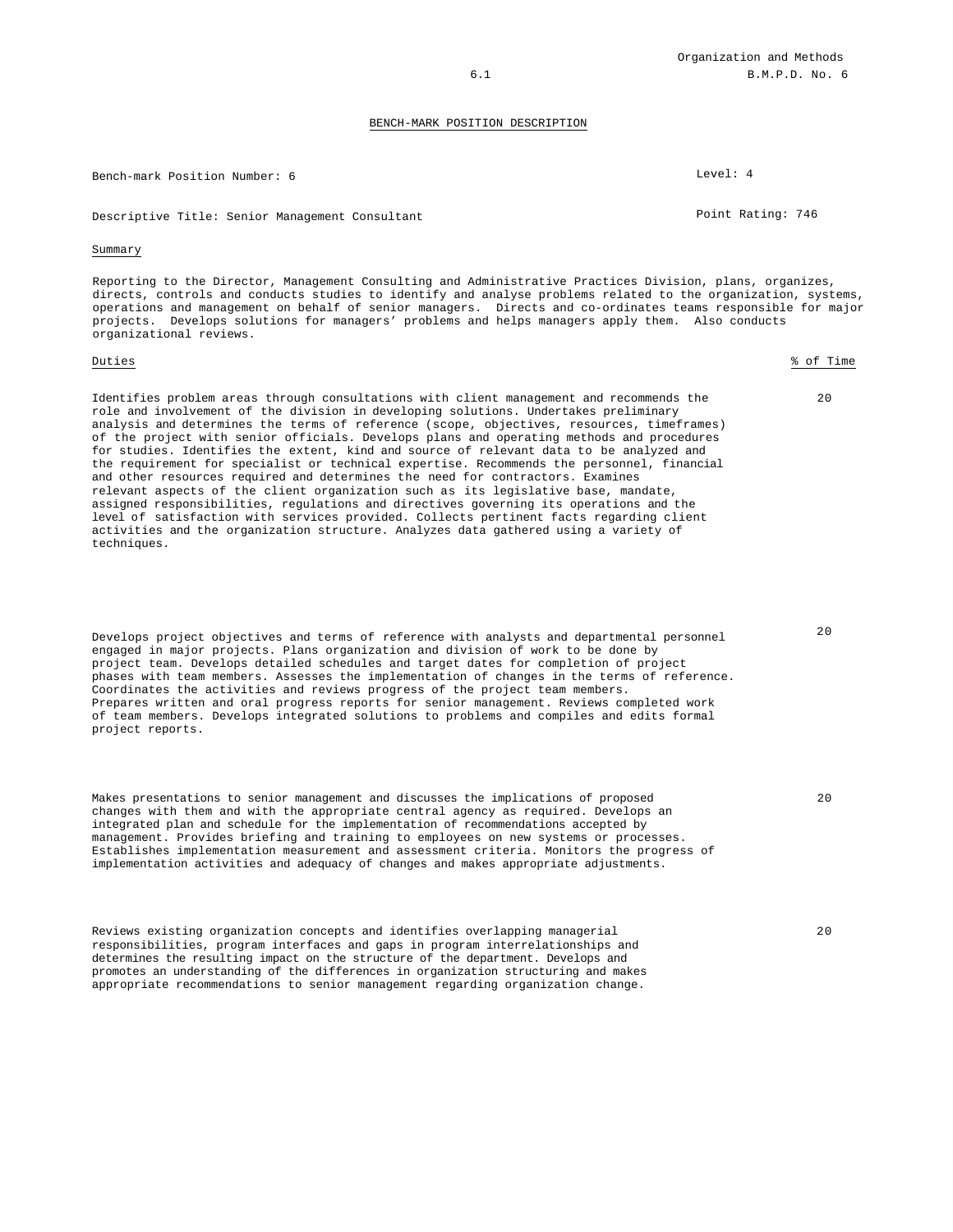# % of Time

 $20$ 

Points

# Provides advice concerning specific problems to management on short notice. Provides guidance to managers regarding the use of private consulting firms and assists them in determining the scope of the project, activities to be performed, resources required, project schedule, evaluation of contract bids and review of project recommendations. Conducts research and develops projects to apply and test new developments in management and organization theory.

# Specifications **Degree/**

# Expertise D/320

The work requires a comprehensive knowledge of the fields of systems and procedures analysis, work study, operations research and organization analysis in order to select and apply a wide range of management analysis techniques such as systems and procedures charting, work flow analysis, cost-benefit analysis and organization design. It is also necessary to have a good knowledge of departmental objectives, policies, operations and long-term plans to identify problem areas in the client organization within the depart mental context, develop appropriate project plans, coordinate and conduct the analysis of relevant complex data, formulate acceptable alternatives and determine the optimal solutions to problems for presentation to management.

# Nature and Impact of Activities C3/256

#### Nature

The work requires the identification and resolution of a variety of systems, operational, organizational and managerial problems or deficiencies. There is a requirement to recommend the nature of the project to be undertaken, to develop the terms of reference, to identify the range of data to be analyzed and methodology to be utilized, to determine the expertise required to complete the project, to develop schedules and target dates for project phases, to develop integrated solutions to problems, to assess their impact and to compile project reports.

#### Impact

Recommendations concerning project findings are made to senior departmental managers up to the Assistant Deputy Minister level subject only to a general review by the Director, Management Consulting and Administrative Practices. These recommendations include such proposals to clients as changes in legislation, policy and directives, new program and operational planning methods, improved systems and procedures for the administration of programs, modified control and reporting procedures, changed division of responsibility, interrelationship of functions, delegation of authority and amended organization structure. Implementation of these proposals can affect program budgets and services to the general public, industry and private institutions.

# Managerial Responsibility B/70

There is a requirement to lead and coordinate teams of analysts and departmental personnel engaged in major projects as well as to conduct projects as the sole resource depending on the nature of the studies to be done.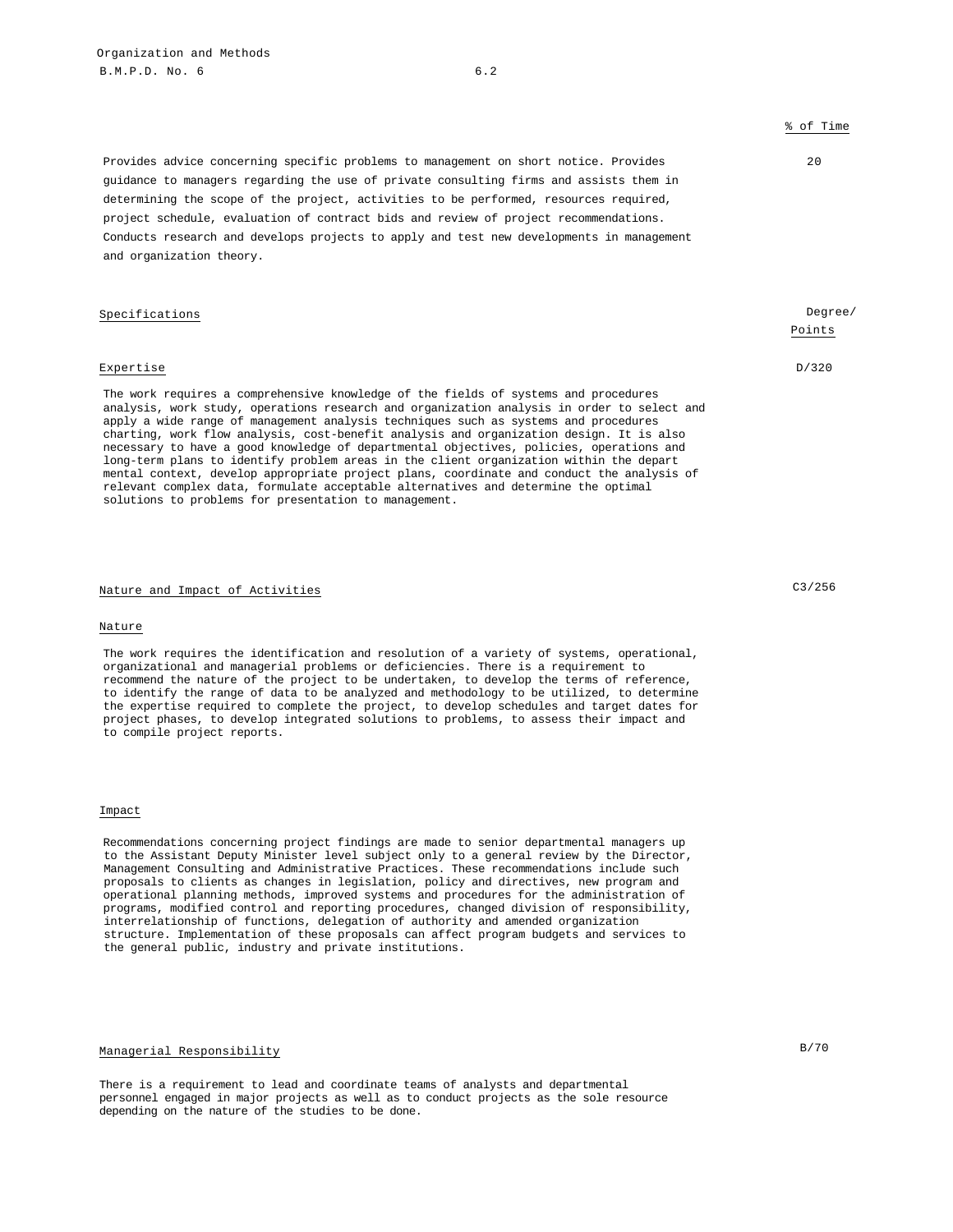# Degree/ Points

# Interpersonal Communications 3/100

The work requires consultations with senior managers of the department to identify problems areas to be studied and to establish project objectives, terms of reference and resources requirements. The support and cooperation of senior management must also be obtained in gaining acceptance of proposed recommendations and implementing significant changes in their organizations which can have considerable impact on program budgets and delivery.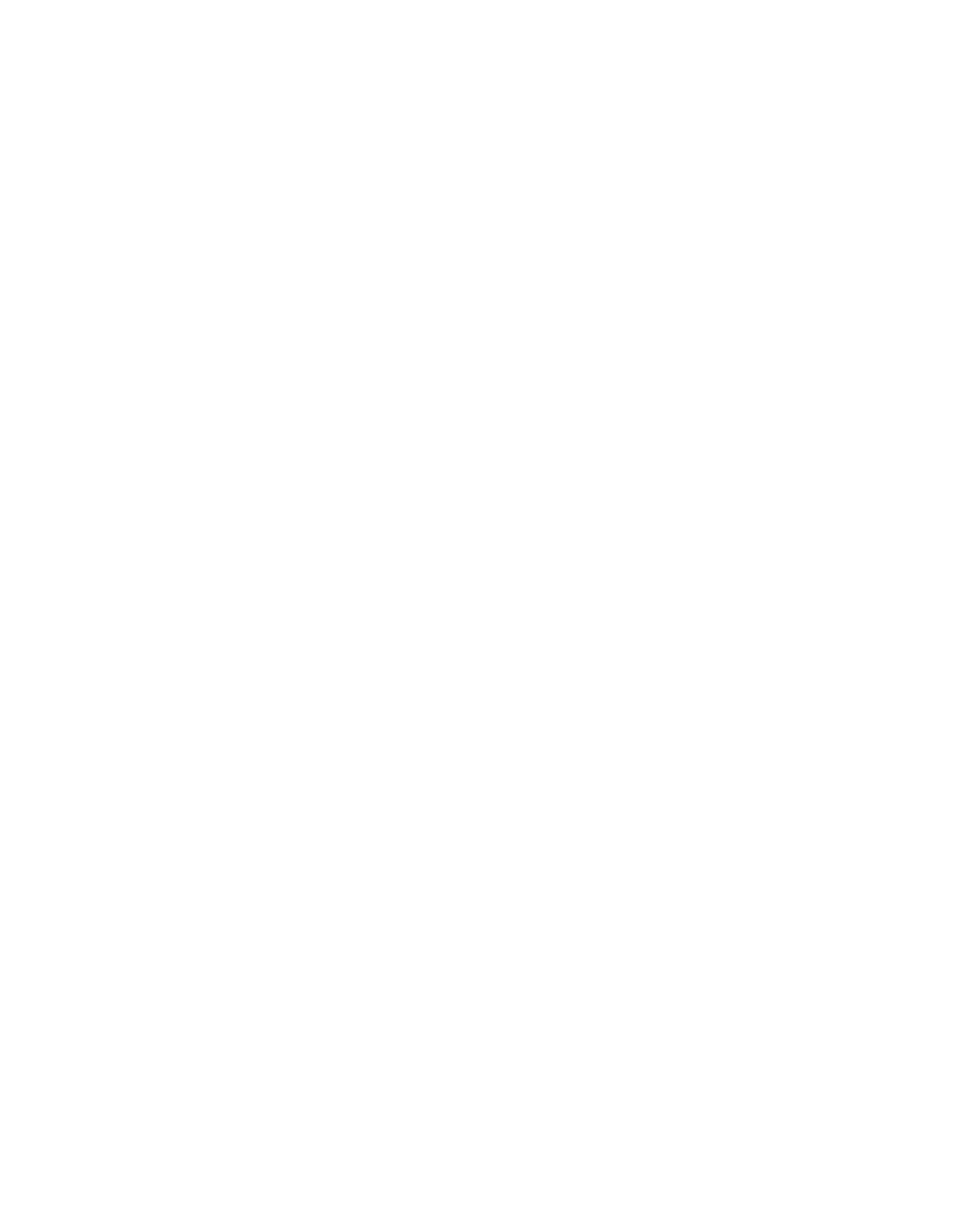35

20

#### BENCH-MARK POSITION DESCRIPTION

| Bench-mark Position Number: 7     | Level: 4          |
|-----------------------------------|-------------------|
| Descriptive Title: Senior Analyst | Point Rating: 786 |

#### Summary

Reporting to the System Implementation and Coordination Section Head, plans, develops, organizes and conducts a range of studies relating to automated data processing (ADP) problems. Leads and coordinates project teams. Recommends systems solutions to senior officials and co-ordinates implementation.

| Duties                                                                                                                                                                                                                                                                                                                                                                                                                                                                                                                                                                                                                                                                                                    | % of Time |
|-----------------------------------------------------------------------------------------------------------------------------------------------------------------------------------------------------------------------------------------------------------------------------------------------------------------------------------------------------------------------------------------------------------------------------------------------------------------------------------------------------------------------------------------------------------------------------------------------------------------------------------------------------------------------------------------------------------|-----------|
| Examines the basis for the objectives and operations of the organization and ascertains<br>operational priorities. Undertakes a preliminary analysis and establishes terms of<br>reference of project with senior officials. Reviews requlations, directives and reports<br>of the organization. Studies existing management information systems, practices and<br>policies. Identifies the extent, kind and source of relevant data and directs the<br>collection of pertinent facts. Analyzes data and determines the causes of management<br>problems and operational deficiencies. Develops alternatives and recommends solutions.<br>Prepares formal reports and presentations on completed studies. | 45        |
|                                                                                                                                                                                                                                                                                                                                                                                                                                                                                                                                                                                                                                                                                                           |           |

Develops and explains the objectives and terms of reference of studies to the project team. Plans the organization and division of work and develops detailed schedules and target dates for the various phases with project team members. Advises team members on problems during the study. Identifies the need for significant changes in the terms of reference and assesses implications. Coordinates team activities, reviews progress and prepares written and oral progress reports. Develops integrated solutions to management problems with team members and presents conclusions to senior officials. Compiles and edits formal project reports. Develops integrated plans and schedules for implementation in the organization with team members and senior officials. Evaluates performance of team members.

Plans, develops, promotes and implements training programs to introduce new techniques or systems to the organization. Plans and organizes pilot projects and coordinates implementation operations. Undertakes research projects, writes papers and presents lectures. Initiates projects to test new developments.

| Specifications | Degree/<br>Points |
|----------------|-------------------|
| Expertise      | D/320             |
|                |                   |

A thorough knowledge of information systems analysis and planning techniques is required along with comprehensive knowledge of the principles and application of other systems and procedures, organization analysis and operations research techniques. It also requires an in-depth knowledge of ADP including information system design, application software, proprietary software, operating systems, hardware and data communications. In addition, it **is** necessary to have good knowledge of the objectives, operations and management practices of the department. This knowledge is necessary to understand, define and analyze management information system and ADP problems, to coordinate and conduct studies, and to develop and present proposed solutions.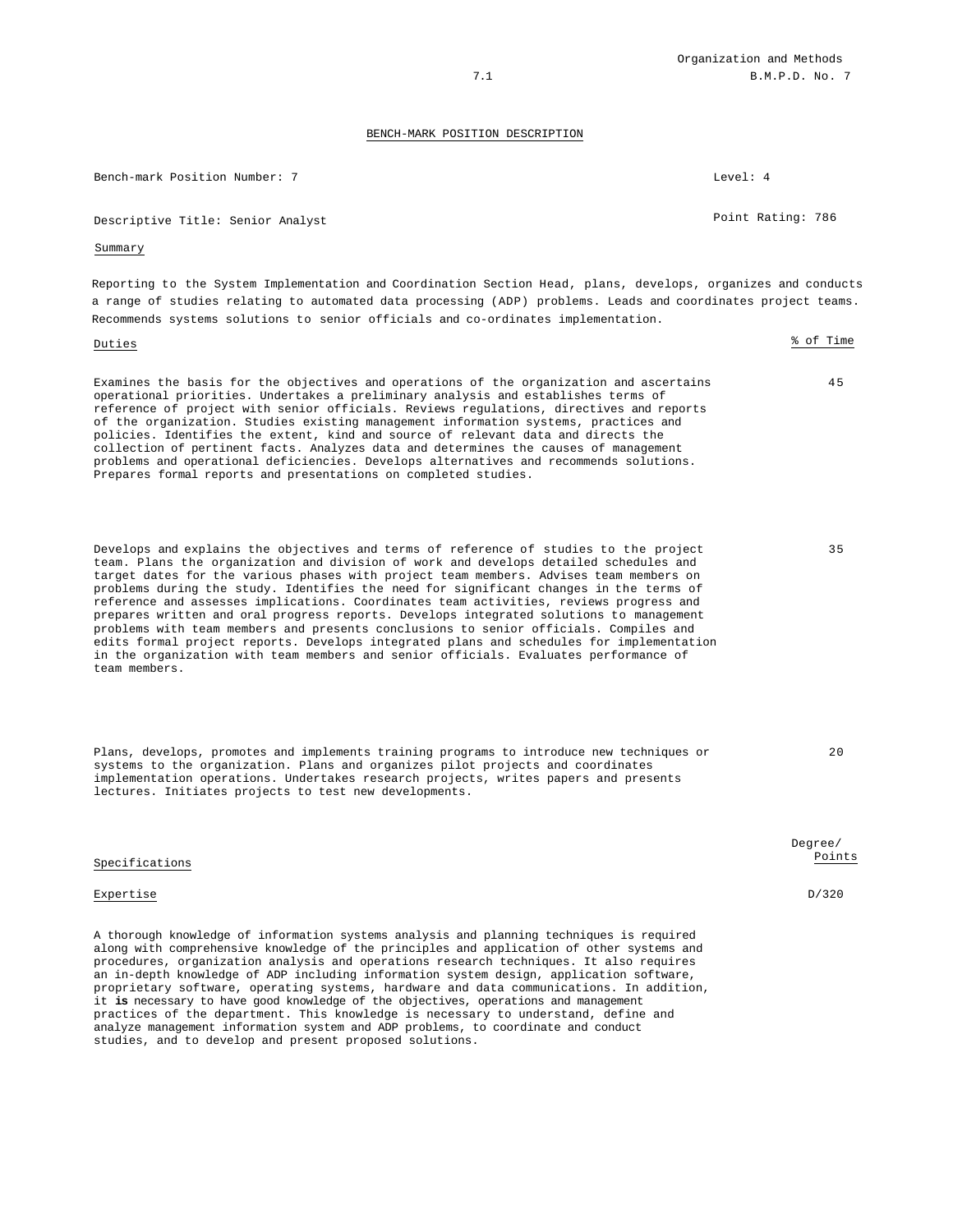|                                                                                                                                                                                                                                                                                                                                    | Degree/<br>Points |
|------------------------------------------------------------------------------------------------------------------------------------------------------------------------------------------------------------------------------------------------------------------------------------------------------------------------------------|-------------------|
| Nature and Impact of Activities                                                                                                                                                                                                                                                                                                    | C3/256            |
| Nature                                                                                                                                                                                                                                                                                                                             |                   |
| It is necessary to plan, develop and implement a wide range of ADP-oriented management<br>studies and projects involving major changes and the application of new developments to<br>the department.                                                                                                                               |                   |
| Impact                                                                                                                                                                                                                                                                                                                             |                   |
| Recommendations are made to senior departmental officials subject only to general review<br>by the Section Head. Implementation of changes in the resolution of management<br>information problems can affect departmental functions or services that may have an<br>impact on the public, business or industry.                   |                   |
| Managerial Responsibility                                                                                                                                                                                                                                                                                                          | C/110             |
| The work requires ongoing responsibility for the coordination and supervision of project<br>teams composed of one or more analysts and/or departmental personnel assigned for the<br>duration of each project. The number and size of teams corresponds to the number and<br>nature of projects undertaken at any particular time. |                   |
| Interpersonal Communications                                                                                                                                                                                                                                                                                                       | 3/100             |
| Meetings are held with senior officials of the department to discuss and gain acceptance<br>of the terms of reference of studies that identify and analyze their ADP-oriented<br>management information problems. It is necessary to persuade managers to implement                                                                |                   |

recommended improvements which can result in major changes affecting government functions or services when there may be resistance to change.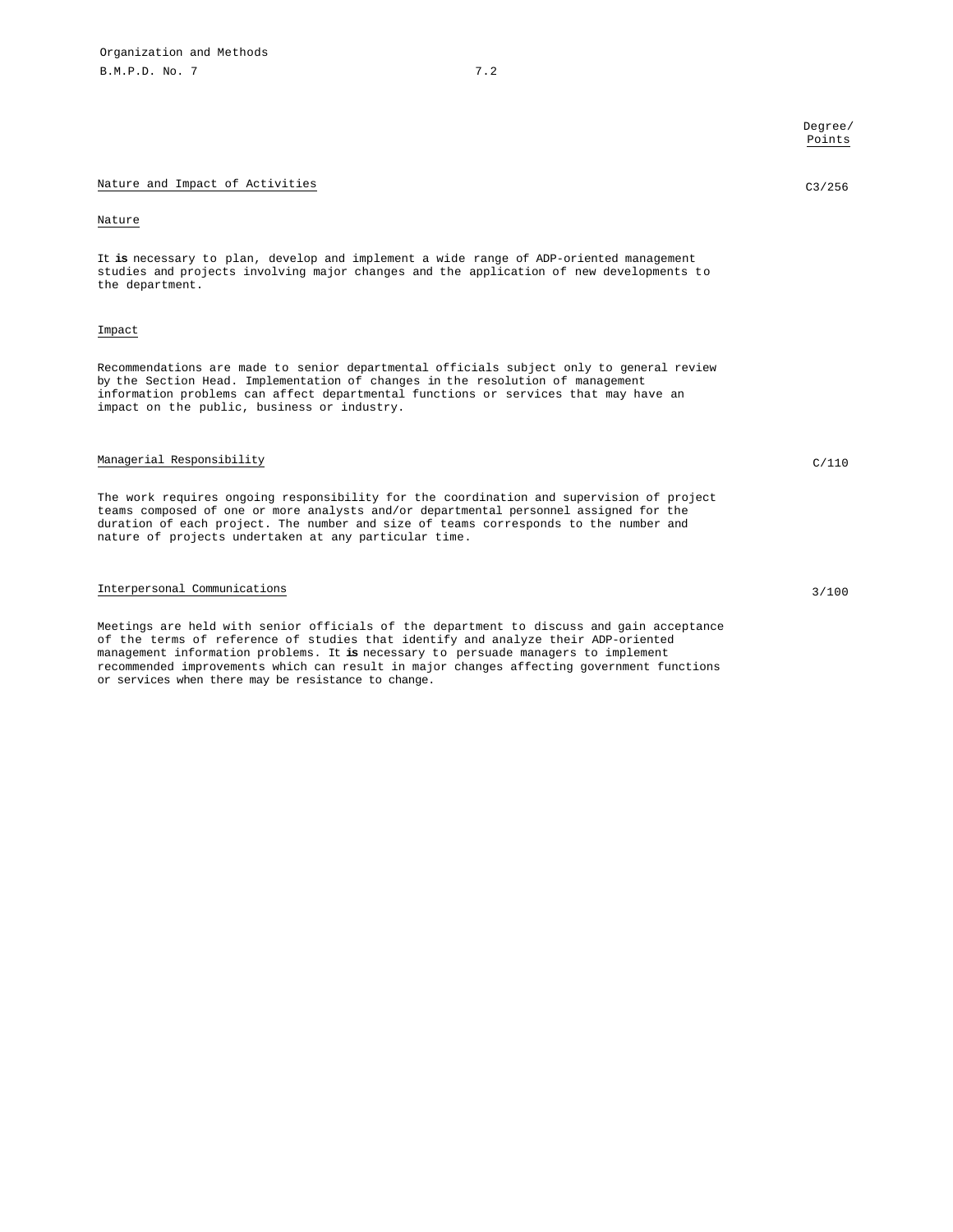Bench-mark Position Number: 8 Level: 5

Descriptive Title: Consultant **Point Rating: 920** 

#### Summary

Reporting to the Director, General Management Consulting, plans, organizes, and undertakes management consulting studies for federal government departments, agencies, Crown corporations, international organizations and the governments of foreign countries. Leads and coordinates the work of project teams. Conducts practical and theoretical research. Undertakes promotional activities on behalf of the Branch.

#### Duties % of Time

Analyzes the need for consulting studies of client organizations, systems, policies, programs and activities, cross-governmental functions and management and administration problems. Determines management consulting involvement and participates in the development of terms of reference with clients. Develops criteria and standards of performance for study objectives. Examines the legislative basis of objectives and operations of the organization. Determines authorities and priorities for policies, systems, programs and operations and evaluates relevant regulations, directives and reports. Assesses existing management practices and approaches and determines their effect on the organization and its problems as well as the potential for improvement. Identifies the sources, extent, kind and relevance of information and data and gathers it through surveys, questionnaires or interviews or designs other approaches. Analyzes information and data using appropriate analytical methods and techniques. Develops strategic workable options to resolve problems and recommendations for action. Makes formal presentations on alternatives and explains proposed changes, their impact and potential improvement of client situations. Formalizes study findings, conclusions and recommendations in a report to clients. Develops integrated plans for implementation of approved changes with clients and participates in implementation as agreed upon with them.

Develops project plans for the organization and management of project team work and finalizes with clients. Selects contract consultants and client organization staff and assigns to project work. Advises project team members on specific problems and solutions. Directs the collection, analysis and use of data and information. Prepares and presents progress reports. Identifies and assesses the need for modification to the terms of reference and negotiates changes. Develops conclusions with team members and leads the analysis and assessment of recommendations. Evaluates performance of team members.

Conducts practical and theoretical research in public administration and management practice and in at least one area of specialization. Initiates and undertakes projects to develop and test new consulting tools, techniques and approaches. Writes articles for publication in management and professional journals.

Analyzes management trends in the federal, provincial and international sectors and identifies potential for management consulting services. Participates in the formulation of business, product and market development plans, strategies and programs for management consulting services. Develops a network of contacts in the public sector and undertakes promotional activities with potential clients.

 $60$ 

 $20$ 

10

10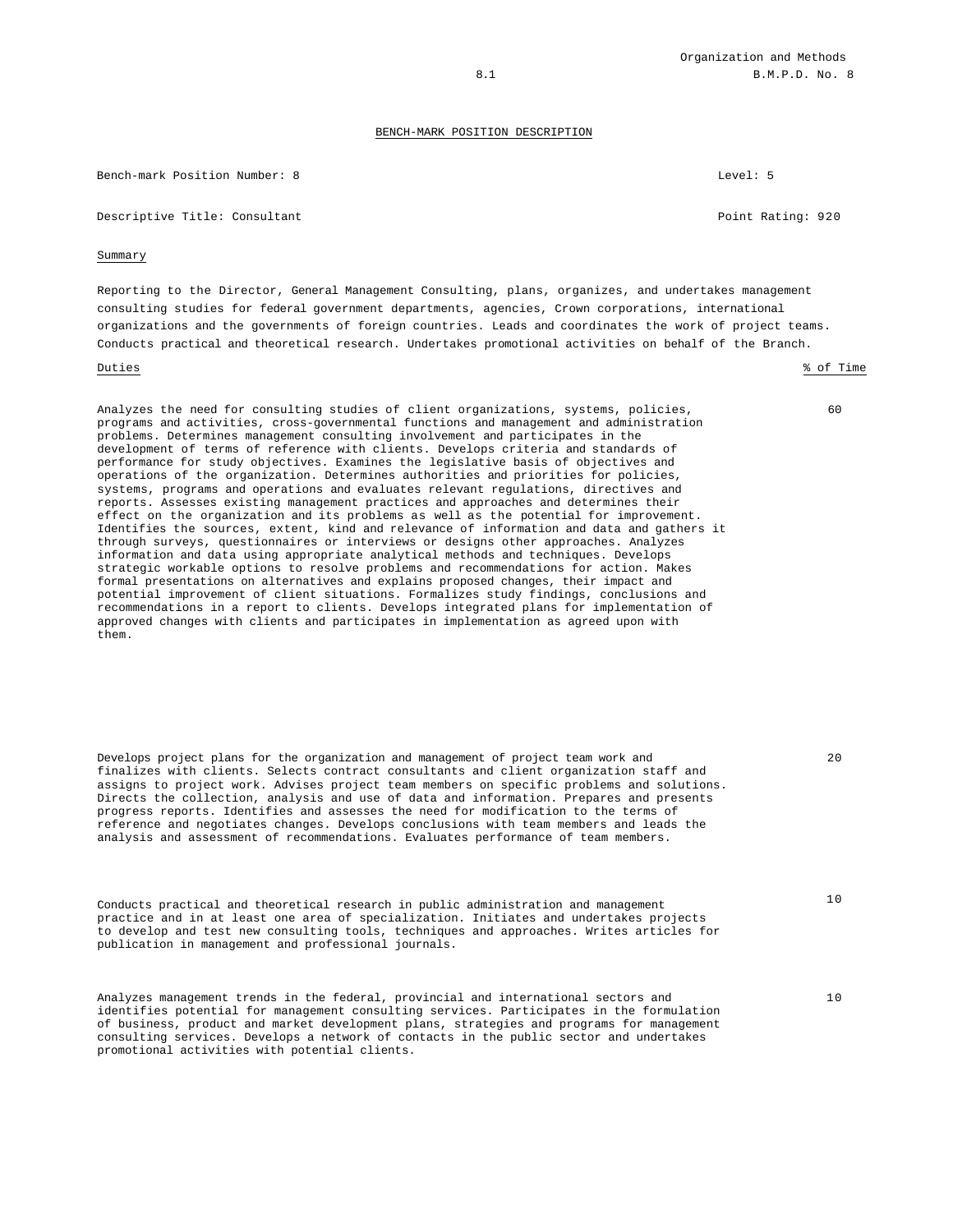Specifications

#### Expertise E/400

The work requires a thorough knowledge of organization and methods principles, theories, practices and techniques along with consulting skills to identify problems, develop project plans and activities and provide practical solutions and recommendations to a wide range of client organizations. There is also a requirement for a consulting specialty (such as management information systems) in order to lead specific projects requiring unique expertise. In addition, sound knowledge of the legislative basis for the operations and management practices of the public sector is necessary.

# Nature and Impact of Activities **D4/350**

#### Nature

The work requires being the lead person with clients for projects involving all levels of the organization or interrelated organizations. Recommendations are made with regard to the planning, development, evaluation, design and implementation of major changes in the programs, operations, structures and activities of client organizations. There is a requirement to develop new consulting and management tools, techniques and approaches through both research and consulting practice in order to contribute to the improved performance of client organizations.

# Impact

Consulting assignments are carried out for senior executives primarily up to the Assistant Deputy Minister level but may also be at the Deputy Minister level federally, provincially and internationally. There is a requirement to make recommendations directly to clients subject only to a general review by the Director or Assistant Director. These recommendations are for actions encompassing legislation, policy, programs, systems, productivity, operations and processes and responding to a wide spectrum of problems in the public sector nationally and internationally. As all work is done on a full cost recovery, fee-for-service basis, client satisfaction is essential to avoid serious financial repercussions.

### Managerial Responsibility B/70

It is necessary to lead and coordinate the work of teams of contract consultants and client organization staff when required by the size and nature of the projects undertaken.

# Interpersonal Communications 3/100

The work requires the provision of objective advice and guidance to the most senior personnel of client organizations often involving new programs and approaches, changing long-standing management practices and putting management improvement programs into place. There is a need to overcome resistance to change, reach compromises and generate acceptance of recommendations being made.

Degree/ Points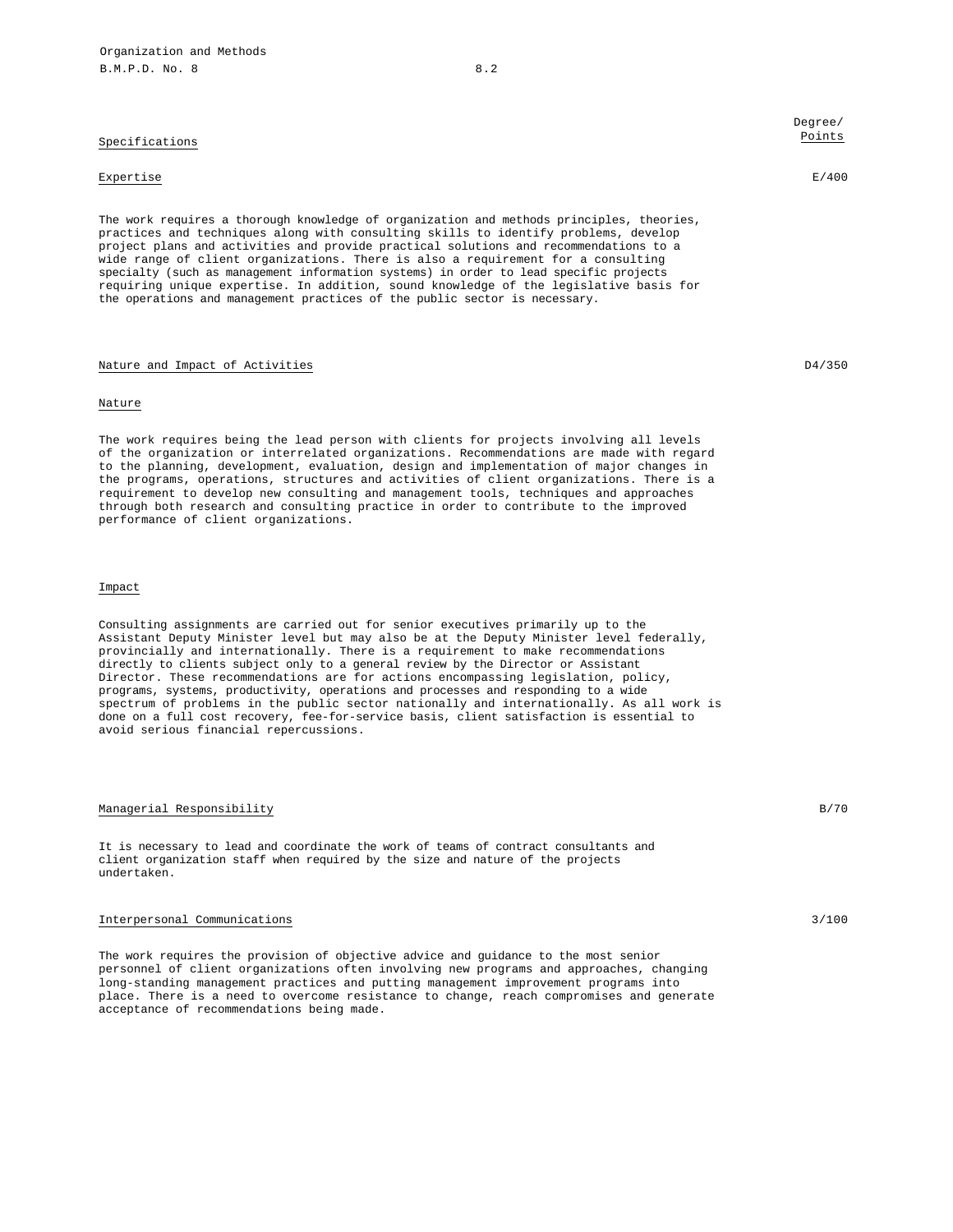Organization and Methods 9.1 B.M.P.D. No. 9

# BENCH-MARK POSITION DESCRIPTION

| Bench-mark Position Number: 9                                                                                                                                                                                                                                                                                                                                                                                                                                                                                                                                                                                                                                                                                                                                                                                                  | Level:5           |
|--------------------------------------------------------------------------------------------------------------------------------------------------------------------------------------------------------------------------------------------------------------------------------------------------------------------------------------------------------------------------------------------------------------------------------------------------------------------------------------------------------------------------------------------------------------------------------------------------------------------------------------------------------------------------------------------------------------------------------------------------------------------------------------------------------------------------------|-------------------|
| Descriptive Title: Project Manager                                                                                                                                                                                                                                                                                                                                                                                                                                                                                                                                                                                                                                                                                                                                                                                             | Point Rating: 952 |
| Summary                                                                                                                                                                                                                                                                                                                                                                                                                                                                                                                                                                                                                                                                                                                                                                                                                        |                   |
| -Reporting to the Director, Management Consulting Services, plans, organizes, directs, controls and co<br>ordinates the work of a number of project groups engaged in studies that identify and analyze<br>operational and management problems upon request and recommends solutions to senior officials.<br>Participates in the direction of the Management Consulting Services Directorate.                                                                                                                                                                                                                                                                                                                                                                                                                                  |                   |
| Duties                                                                                                                                                                                                                                                                                                                                                                                                                                                                                                                                                                                                                                                                                                                                                                                                                         | % of Time         |
| Participates in consultations with senior officials to identify problems and to recommend<br>appropriate involvement of the Management Consulting Services Directorate. Discusses and<br>establishes objectives and terms of reference of proposed projects with senior officials.<br>Develops plans, operating methods and procedures and obtains their agreement concerning<br>final project plans. Collects pertinent facts, analyzes relevant data, develops solutions<br>to management problems and documents results for presentation to senior officials.                                                                                                                                                                                                                                                               | 25                |
| Negotiates resources including the secondment of departmental personnel for large-scale<br>projects. Selects external management consultants when necessary and negotiates their<br>financial conditions. Assigns these resources or section staff to tasks or segments of<br>projects and approves terms of reference and schedules for each segment. Provides advice<br>and guidance and determines special approaches and techniques when appropriate.<br>Co-ordinates the activities of teams and monitors progress. Guides and assists teams in<br>the development of proposals and recommendations. Reviews and evaluates interim and final<br>reports. Assesses the implications of recommendations and makes presentations to senior<br>officials. Provides advice and assistance to them in effecting implementation. | 45                |
| Participates as a member of the Directorate Management Committee. Describes and<br>interprets the range of services offered by the directorate. Contributes to the<br>development of departmental policy in the delivery of management consulting services and<br>to the establishment of project priorities. Supervises consultants, recruits staff,<br>participates in training and development of staff and prepares performance appraisals.                                                                                                                                                                                                                                                                                                                                                                                | 20                |
| Provides ad hoc advice to management in resolving problems on short notice. Serves on<br>training advisory committees and participates in the development and conduct of management<br>improvement training programs. Carries out research and development to determine improved<br>methods of meeting the needs of the client.                                                                                                                                                                                                                                                                                                                                                                                                                                                                                                | 10                |
| Specifications                                                                                                                                                                                                                                                                                                                                                                                                                                                                                                                                                                                                                                                                                                                                                                                                                 | Degree/<br>Points |
| Expertise                                                                                                                                                                                                                                                                                                                                                                                                                                                                                                                                                                                                                                                                                                                                                                                                                      | E/400             |
| The work requires a thorough knowledge of organization and methods principles, theories,<br>practices and techniques and of the methods used in conducting major management studies<br>of complex departmental functions, operations, organization and management systems and<br>practices. It also requires a comprehensive knowledge of government administrative                                                                                                                                                                                                                                                                                                                                                                                                                                                            |                   |